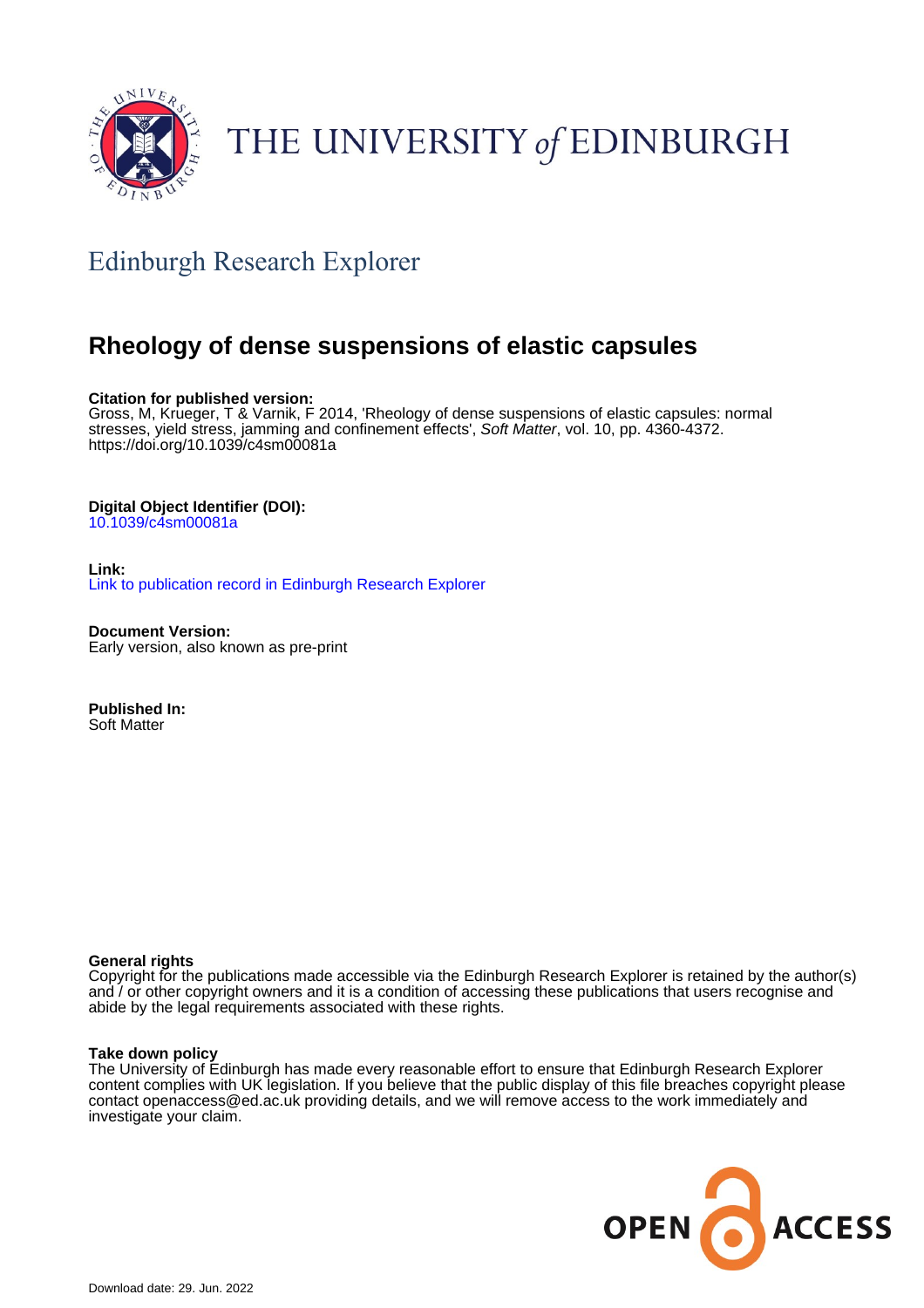# Rheology of dense suspensions of elastic capsules: normal stresses, yield stress, jamming and confinement effects

Markus Gross,<sup>1,\*</sup> Timm Krüger,<sup>2,3</sup> and Fathollah Varnik<sup>1,4</sup>

1 *Interdisciplinary Centre for Advanced Materials Simulation (ICAMS),*

*Ruhr-Universit¨at Bochum, Universit¨atsstr. 150, 44780 Bochum, Germany*

2 *Institute for Materials and Processes, School of Engineering, University of Edinburgh,*

*King's Buildings, Mayfield Road, Edinburgh EH9 3JL, Scotland, UK*

<sup>3</sup>*Centre for Computational Science, University College London, 20 Gordon Street, London WC1H 0AJ, UK*

<sup>4</sup>*Max-Planck Institut f¨ur Eisenforschung, Max-Planck Str. 1, 40237 D¨usseldorf, Germany*

We study the shearing rheology of dense suspensions of elastic capsules, taking aggregation-free red blood cells as a physiologically relevant example. Particles are non-Brownian and interact only via hydrodynamics and short-range repulsive forces. An analysis of the different stress mechanisms in the suspension shows that the viscosity is governed by the shear elasticity of the capsules, whereas the repulsive forces are subdominant. Evidence for a dynamic yield stress above a critical volume fraction is provided and related to the elastic properties of the capsules. The shear stress is found to follow a critical jamming scenario and is rather insensitive to the tumbling-to-tank-treading transition. The particle pressure and normal stress differences display some sensitivity to the dynamical state of the cells and exhibit a characteristic scaling, following the behavior of a single particle, in the tank-treading regime. The behavior of the viscosity in the fluid phase is rationalized in terms of effective medium models. Furthermore, the role of confinement effects, which increase the overall magnitude and enhance the shear-thinning of the viscosity, is discussed.

#### I. INTRODUCTION

Non-Brownian suspensions of soft particles are not only relevant from a technological or biological perspective, but they are also a paramount example of soft glassy materials and understanding of their flow behavior has gained much attention recently [\[1](#page-13-1)[–3\]](#page-13-2). As a consequence of the deformable nature of the particles, the suspension attains viscoelastic properties and the effective viscosity shows a pronounced dependence on shear rate [\[4](#page-13-3), [5](#page-13-4)].

Blood is a special, physiologically relevant example of an athermal soft-particle suspension, consisting mainly of red blood cells (RBCs) in a liquid medium. Both the overall rheological behavior of blood (see, e.g., [\[6](#page-13-5), [7](#page-13-6)] and references therein) as well as the hydrodynamics of isolated vesicles and capsules (see, e.g., [\[8](#page-13-7)[–10](#page-13-8)]) have been studied in quite detail. However, connecting the dense and dilute regime is challenging owing to the complex shape, dynamics and interactions of the particles. The coupling between flow and particle deformation complicates theoretical approaches to the rheology of softparticle suspensions or emulsions [\[11](#page-13-9)[–14\]](#page-13-10), making simulations often an indispensable tool [\[15](#page-13-11)[–23](#page-13-12)].

Due to their shear elasticity and non-spherical shape, RBCs usually tumble at low and tank-tread at high shear rates [\[24](#page-13-13)[–26\]](#page-13-14), and different views exist as to how these behaviors affect the macroscopic rheological properties of blood [\[24](#page-13-13), [27](#page-13-15)[–29\]](#page-13-16). Furthermore, the physical origin of a yield stress [\[30,](#page-13-17) [31\]](#page-13-18), contributing to the strong increase of viscosity at high volume fractions, has remained somewhat unclear in the case of non-aggregating RBC suspensions Also, normal stresses, while being studied for a long time for other types of viscoelastic fluids [\[4\]](#page-13-3), are largely unexplored in the case of suspensions of deformable particles, such as blood [\[23\]](#page-13-12). Normal stresses induce cross-streamline migration of particles [\[32](#page-13-19)[–35\]](#page-13-20) and can lead to inhomogeneous concentration profiles in nonaxisymmetric flows [\[36,](#page-13-21) [37\]](#page-13-22).

In this work, we shed a light on the above issues via analytical models as well as numerical simulations of dense suspensions of non-aggregating RBCs. Most of our insights and conclusions, however, do not rely on the particular shape of RBCs and should thus be applicable to other types of athermal capsule suspensions as well. We simulate suspensions of non-aggregating RBCs in walldriven shear flow by coupling, via the immersed boundary method [\[38\]](#page-13-23), a finite element model for the capsule mechanics with a lattice Boltzmann model for the hydrodynamics [\[39](#page-13-24), [40](#page-13-25)]. The mechanical properties of an RBC are described by Skalak's [\[41\]](#page-13-26) and Helfrich's [\[42](#page-13-27)] constitutive laws for the shear and bending energies, together with additional constraints to ensure conservation of membrane area and volume. Short-range repulsive interactions are included to improve numerical stability and are found to have a negligible influence on the rheology. Our simulations cover three decades in reduced shear rate (capillary number) and volume fractions  $\phi$ between 12 and 90%, which significantly exceed comparable previous simulation works [\[20,](#page-13-28) [22,](#page-13-29) [23,](#page-13-12) [43\]](#page-13-30) and thus allow us to unveil crucial scaling laws governing the suspension rheology. We provide evidence for the existence of a yield stress above a critical volume fraction in the present, aggregation-free model, and rationalize it in terms of Hertzian contact elasticity. For intermediate shear rates, the viscosity is strongly shear-thinning, following an effective power-law. Our results indicate that cell elasticity and the distance to the jamming point are the most dominant factors determining the rheology of suspensions of aggregation-free RBCs or similar types of capsules. The rotational dynamics of the cells, in con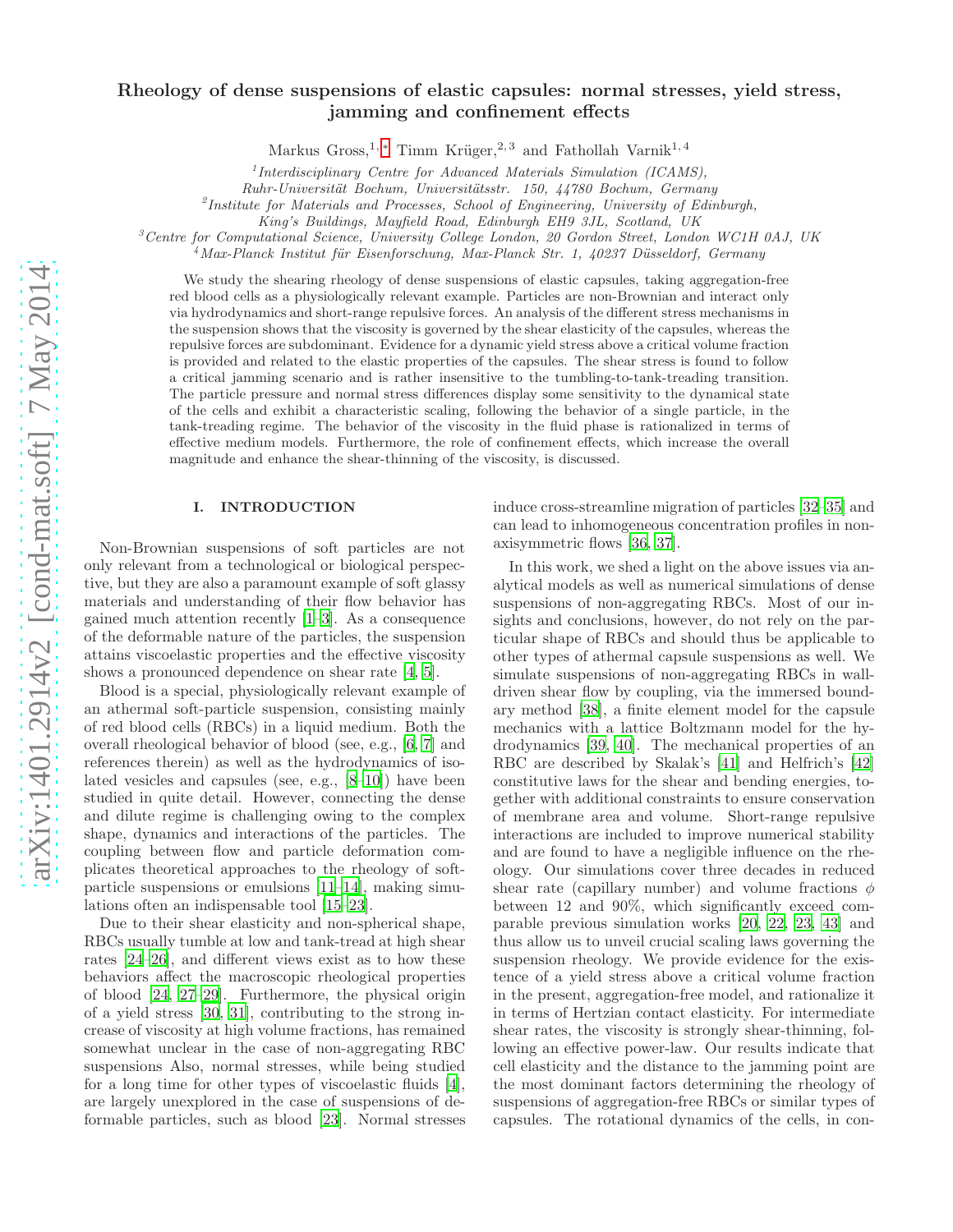trast, is not found to have a significant impact on the suspension rheology. An exception is the particle pressure and first normal stress difference, which are sensitive to the tumbling-to-tank-treading transition and show a scaling behavior in the tank-treading regime at high capillary numbers. To gain a principal understanding of the viscosity in the dense regime, different effective medium models are investigated and the role of confinement effects is analyzed. We find that wall-induced confinement of a capsule in a shear flow enhances the shear-thinning of the single-particle viscosity and argue that similar effects should also play a role in a dense suspension, where an effective confinement is provided by the neighboring particles. Indeed, equipping an effective medium model with phenomenological confinement corrections leads to a remarkably accurate prediction of the simulated viscosity up to concentrations of around 40%. Beyond that value, important features such as the power-law exponent describing the shear-thinning of the viscosity are still correctly captured.

#### II. METHODOLOGY AND SIMULATIONS

#### A. Simulation model

The mechanical properties of the capsules in our simulations are modeled in terms of an energy functional of the form

<span id="page-2-1"></span>
$$
E = E_S + E_B + E_A + E_V, \qquad (1)
$$

where the individual terms describe energy penalties against shear, bending, area and volume changes, respectively. For the shear energy, we employ Skalak's model [\[41\]](#page-13-26),

<span id="page-2-0"></span>
$$
E_S = \oint dA \left[ \frac{\kappa_S}{12} (I_1^2 + 2I_1 - 2I_2) + \frac{\kappa_\alpha}{12} I_2^2 \right], \quad (2)
$$

with  $\kappa_{\rm S}$  and  $\kappa_{\alpha}$  being the shear and area modulus and  $I_{1,2}$  the in-plane strain invariants, which are related to the eigenvalues of the local membrane deformation tensor (see [\[39](#page-13-24)] for more details). The bending energy is described by Helfrich's model [\[42](#page-13-27)],

$$
E_B = \frac{\kappa_B}{2} \oint dA \left( H - H^{(0)} \right)^2, \qquad (3)
$$

where  $\kappa_B$  is the bending modulus, H and  $H^{(0)}$  are the mean and spontaneous curvatures. While the resistance against surface area changes embodied in eq. [\(2\)](#page-2-0) is due to the cytoskeleton, a much larger energy penalty arises from the bilayer, which can be described by a surface energy of the form [\[44,](#page-13-31) [45\]](#page-14-0),

$$
E_A = \frac{\kappa_A}{2} \frac{(A - A^{(0)})^2}{A^{(0)}},\tag{4}
$$

with  $\kappa_A$  being the surface modulus. Finally, the conservation of cell volume is ensured by means of a volume energy,

$$
E_V = \frac{\kappa_V}{2} \frac{(V - V^{(0)})^2}{V^{(0)}},\tag{5}
$$

with  $\kappa_V$  being the volume modulus. In the above, A, V and  $A^{(0)}$ ,  $V^{(0)}$  are the instantaneous and equilibrium values of the membrane area and volume, respectively. We note that  $E_V$  is introduced primarily due to numerical reasons related to the immersed boundary method [\[46\]](#page-14-1), although its shape can be motived based on considerations of the osmotic pressure of the RBC [\[45\]](#page-14-0). For further information on the physical origin of the above mechanical laws, we refer to the literature [\[44,](#page-13-31) [47,](#page-14-2) [48\]](#page-14-3).

In our simulations, a capsule is represented by a moving (Lagrangian) mesh obtained from triangulation of the biconcave surface of an RBC. From eq. [\(1\)](#page-2-1), the elastic forces acting on each membrane node located at position  $\mathbf{r}_i$  are obtained via

<span id="page-2-2"></span>
$$
\mathbf{f}_i^{\text{el}} = -\frac{\partial E(\{\mathbf{r}_i\})}{\partial \mathbf{r}_i} \,. \tag{6}
$$

To improve numerical stability and avoid potential particle overlap, we additionally employ a repulsive force between any two nodes of two cells in proximity. This force respects conservation of linear and angular momentum, is zero for node-to-node distances larger than one lattice constant and increases as  $1/r^2$  for smaller distances  $(cf. [49]):$  $(cf. [49]):$  $(cf. [49]):$ 

<span id="page-2-3"></span>
$$
\mathbf{f}_{ij}^{\text{int}} = \begin{cases}\n-\kappa_{\text{int}}(d_{ij}^{-2} - 1) \frac{\mathbf{d}_{ij}}{d_{ij}} & \text{for} \quad d_{ij} < 1, \\
0 & \text{for} \quad d_{ij} \ge 1.\n\end{cases} \tag{7}
$$

Here,  $\mathbf{d}_{ij}$  is the distance between the two nodes i and j,  $\kappa_{\rm int}$  is a constant parameter and  $\mathbf{f}_{ji}^{\rm int} = -\mathbf{f}_{ij}^{\rm int}$ .

The suspending fluid is governed by the Navier-Stokes equations,

$$
\partial_t \rho = -\nabla \cdot (\rho \mathbf{u}),\tag{8}
$$

$$
\partial_t(\rho \mathbf{u}) + \nabla \cdot (\rho \mathbf{u} \mathbf{u}) = -\nabla P + \eta_0 \nabla^2 \mathbf{u}
$$
\n(9)

$$
+ (\zeta_0 + \eta_0/3)\nabla\nabla\cdot\mathbf{u} + \mathbf{F}, \qquad (3)
$$

where  $\rho$  and **u** are the density and velocity,  $\eta_0$ ,  $\zeta_0$  are bare shear and bulk viscosities and **F** is an external force density (see below). The Navier-Stokes equations are solved using a standard ideal-gas type lattice Boltzmann algo-rithm [\[39](#page-13-24)]. The pressure P is given by  $P = \rho/3$  for the present lattice Boltzmann model [\[50\]](#page-14-5). Although the present method admits in principle for inertial effects, we select parameters such that the Reynolds and Mach number (the latter being an indicator of the compressibility of the fluid) remain small.

The coupling between fluid and solid is realized via the immersed boundary method [\[38](#page-13-23)], in which the total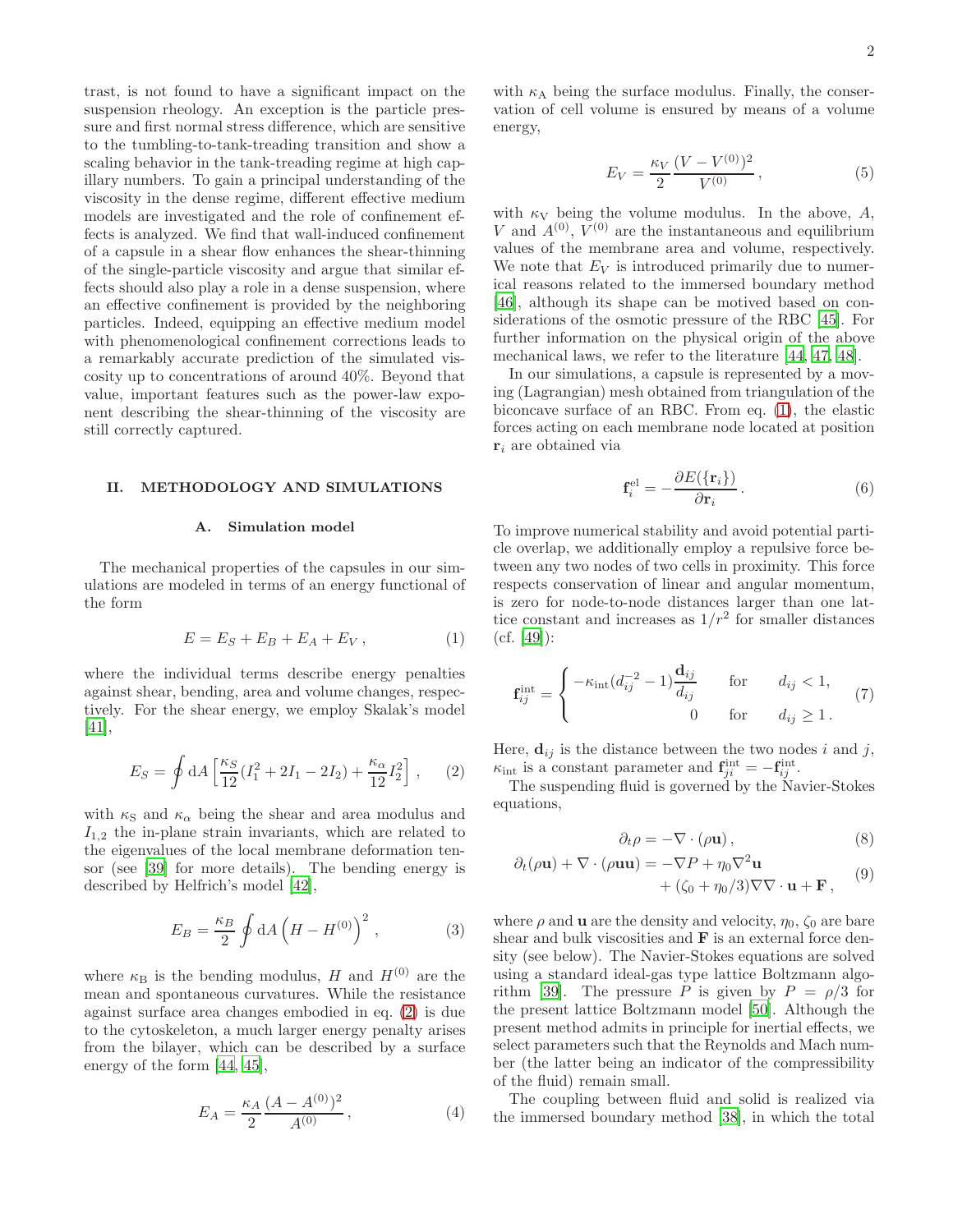membrane force  $f<sup>tot</sup>$  is "spread" to the Eulerian fluid grid according to (a suitably discretized form of)

$$
\mathbf{F}(\mathbf{q}) = \int \mathrm{d}s \, \mathrm{d}v \, \mathbf{f}^{\text{tot}}(s, v) \delta(\mathbf{q} - \mathbf{r}(s, v)). \tag{10}
$$

Here, q denotes the position of a fluid node, r denotes a location on the surface of the membrane parametrized by s and v. The total membrane force is given by the sum of the elastic  $[eq. (6)]$  $[eq. (6)]$  $[eq. (6)]$  and interaction forces  $[eq. (7)],$  $[eq. (7)],$  $[eq. (7)],$ 

<span id="page-3-3"></span>
$$
\mathbf{f}^{\text{tot}} = \mathbf{f}^{\text{el}} + \mathbf{f}^{\text{int}}.
$$
 (11)

Conversely, the membrane nodes are moving with the local flow velocity interpolated at each membrane node:

$$
\dot{\mathbf{r}}(s,v) = \int d^3q \, \mathbf{u}(\mathbf{q}) \delta(\mathbf{q} - \mathbf{r}(s,v)). \tag{12}
$$

We generally employ a two-point stencil for the evaluation of the discrete version of the delta function in the above equations. Further details can be found in [\[39\]](#page-13-24).

#### B. Stress evaluation

In the lattice Boltzmann method, several approaches are available to compute global and local stresses. In the presence of solid walls, the simplest method to obtain the system-averaged shear stress is to consider the momentum exchange  $\Delta p$  between fluid and wall,

<span id="page-3-0"></span>
$$
\frac{\Delta \mathbf{p}}{\Delta t} = \boldsymbol{\sigma}^w \cdot \Delta \mathbf{A} \,. \tag{13}
$$

Here,  $\Delta A$  is a normal vector of an area element (with area  $\Delta A$ ) at the wall and  $\sigma^w$  is the wall stress. Assuming that particles experience no direct contact with the wall, the momentum transfer  $\Delta p$  can be simply computed form the lattice Boltzmann populations subject to the bounce back rule at the wall, see [\[51](#page-14-6)[–53\]](#page-14-7). In this case, the total shear stress of the suspension is given by  $\sigma_{xz}^w = \pm \Delta p_x \Delta t \Delta A$ , assuming wall normals pointing in z-direction and shear flow in x-direction. If particles can interact directly with the wall, the corresponding interaction forces have to be added to  $\Delta p$  to ensure momentum conservation. This applies, for instance, when particles are glued to the wall in order to mimic roughness.

In cases where the full tensorial information on the stress is needed, one might resort to the stresslet approach due to Batchelor [\[54\]](#page-14-8). Here, the bulk stress of an overall force-free suspension is split into a contribution of the pressure in the fluid volume, the bare fluid stress (i.e., the stress in the absence of particles) and the stress due to the particles:

<span id="page-3-1"></span>
$$
\sigma = -P\mathbf{I} + 2\eta_0 \mathbf{E} + \sigma^P, \qquad (14)
$$

with  $P$  and  $E$  being the volume-averaged scalar pressure and strain tensor. The average particle stress  $\sigma^P$  consists, in the present case, of a contribution from elastic membrane and particle interaction forces,

<span id="page-3-6"></span>
$$
\sigma^P = \sigma^{P,\text{el}} + \sigma^{P,\text{int}}.
$$
 (15)

For liquid filled membranes with identical inner and outer viscosities, we have [\[55,](#page-14-9) [56\]](#page-14-10)

<span id="page-3-4"></span>
$$
\sigma_{\alpha\beta}^{\text{P,el}} = -\frac{1}{V} \sum_{k} \sum_{i_k} f_{i_k,\alpha}^{\text{el}} r_{i_k,\beta} \,, \tag{16}
$$

where  $V$  is the total fluid volume, the first sum runs over all particles and the second over all membrane nodes  $i_k$  of particle  $k$ . Here,  $f<sup>el</sup>$  is the force exerted by the membrane on the fluid [eq. [\(6\)](#page-2-2)], which also equals the stress jump across the membrane surface. The contribution from the interaction forces [eq. [\(7\)](#page-2-3)] to the stresslet of each participating particle is given by

<span id="page-3-5"></span>
$$
\sigma_{\alpha\beta}^{P,\text{int}} = -\frac{1}{2V} \sum_{k} \sum_{i_k} \sum_{j_n} f_{i_k j_n,\alpha}^{\text{int}} d_{i_k j_n,\beta} , \qquad (17)
$$

where  $i_k$  and  $j_n$  run over all nodes of the two interacting capsules k, n, and  $\mathbf{d}_{i_kj_n}$  is the distance vector connecting two such nodes. We generally find that the stress computed from the momentum transport at the walls [eq. [\(13\)](#page-3-0)] is identical to the one obtained from the stresslet [eq. [\(14\)](#page-3-1)].

The effective suspension viscosity is defined in terms of the effective shear stress  $\sigma_{xz}$  [eq. [\(14\)](#page-3-1)] as

<span id="page-3-2"></span>
$$
\eta = \frac{\sigma_{xz}}{\dot{\gamma}}.
$$
\n(18)

The viscosity of the particle phase alone is given by  $\eta^p \equiv \eta - \eta_0 = \sigma_{xz}^P / \dot{\gamma}$ . The quantity  $\eta^P / \eta_0 \phi$  is also called intrinsic viscosity of the particle phase. Besides the shear stress, the diagonal components of the stress tensor are of interest as well, which are typically studied in terms of particle pressure Π and first and second normal stress differences,  $N_1$ ,  $N_2$ :

<span id="page-3-7"></span>
$$
\Pi = -\frac{1}{3} \text{Tr} \boldsymbol{\sigma}^P, \qquad N_1 = \sigma_{xx}^P - \sigma_{zz}^P, \qquad N_2 = \sigma_{zz}^P - \sigma_{yy}^P. \tag{19}
$$

#### C. Simulation setup

Three-dimensional simulations of RBCs in wall-driven shear flow are performed in a box of size  $L_x \times L_y \times L_z =$  $180 \times 180 \times 360$  lattice units (l.u.). The RBCs assume, in equilibrium, a biconcave disk shape of large semiaxis  $r = 9$  l.u. and are filled with a fluid having the same viscosity  $\eta_0$  as the surrounding medium. The mesh of the capsules consists of 1620 triangular facets and 812 nodes. The total number of cells ranges between 1000 and 7700. A layer of cells is glued to the wall in order to avoid slip effects. The corresponding cells are moving with the wall by means of a force that is proportional to the difference between the expected and actual particle position. The shear rate profile is homogeneous on average and we do not observe long-time steady shear bands in our simulations [\[57\]](#page-14-11). We have also checked, by studying the pair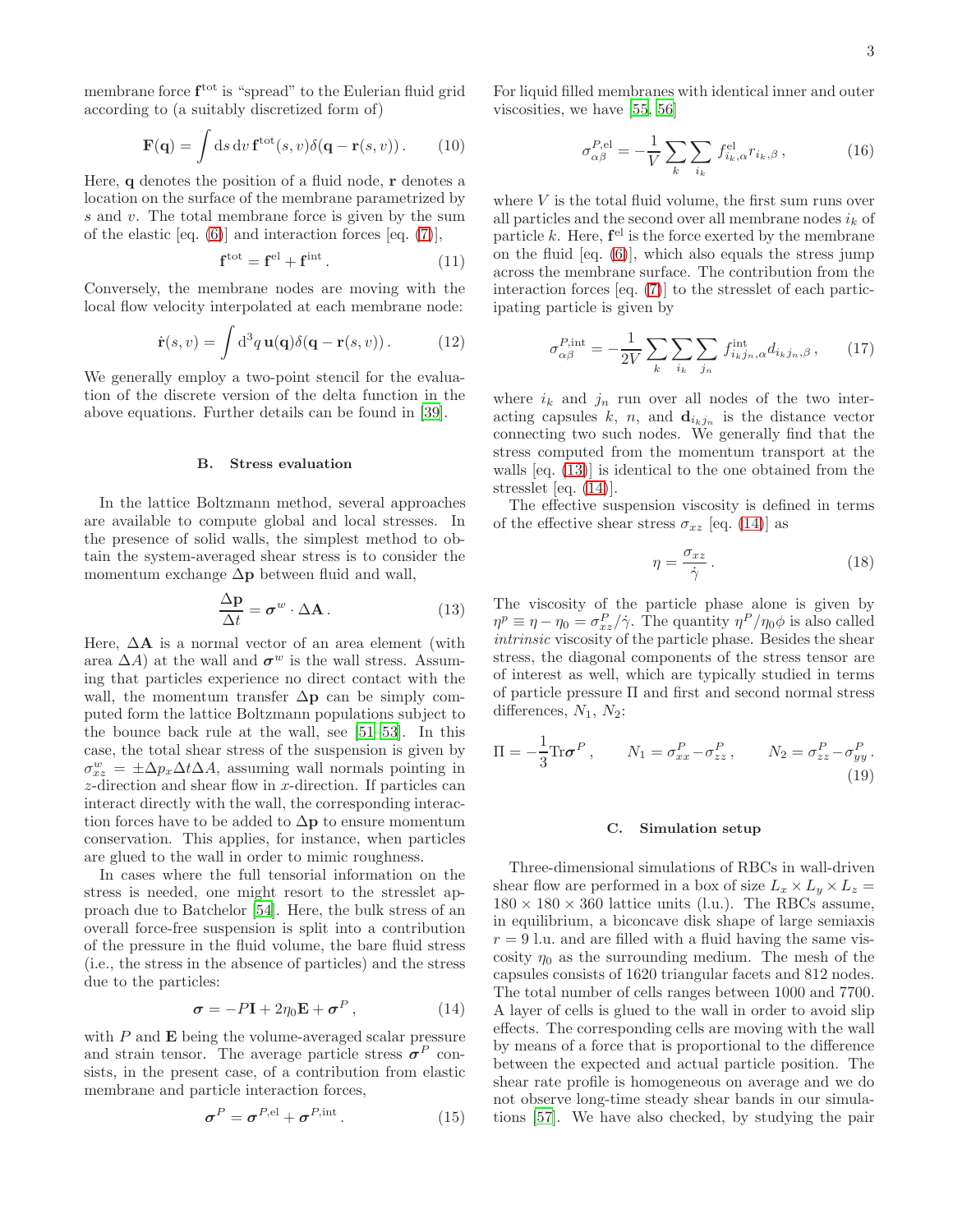| bare capillary number (Ca) 0.081 0.056 0.028 0.0028 $2.8 \times 10^{-4}$ $8.4 \times 10^{-5}$ $4.2 \times 10^{-5}$ |  |                           |       |        |       |
|--------------------------------------------------------------------------------------------------------------------|--|---------------------------|-------|--------|-------|
| shear rate $(\dot{\gamma}/10^{-4})$   1.6   1.1   0.56   0.056                                                     |  |                           | 0.19  | 0.11   | 0.056 |
| shear modulus $(\kappa_{\rm S})$                                                                                   |  | $0.003$ 0.003 0.003 0.003 | (0.1) | (1, 2) | 02    |

TABLE I: Shear rate and elastic modulus (in lattice units) corresponding to the different bare capillary numbers used in this work. The bending modulus is taken as  $\kappa_B = \kappa_S/5$  and the area and surface deviation moduli are fixed at  $\kappa_\alpha = \kappa_A = \kappa_V = 1$ .

<span id="page-4-0"></span>

FIG. 1: Sketch of the simulation setup of a typical system (here,  $\phi = 66\%$ ). Walls move with constant velocity in  $\pm x$ direction. The magnification on the left shows the triangulated surface mesh of an RBC.

probability distribution (data not shown), that crystallization or lane formation [\[58](#page-14-12)[–61](#page-14-13)] is absent and the suspension remains in a disordered state. More details on the suspension microstructure will be published in a different article.

In order to minimize area and volume fluctuations of the cells, we generally set the area and volume deviation moduli to unity,  $\kappa_{\alpha} = \kappa_{A} = \kappa_{V} = 1$  l.u., which is close to the upper limit of numerical stability. To cover a large region of capillary numbers, we change both shear rate and shear modulus (see Tab. [I\)](#page-4-0), keeping the ratio between bending and shear modulus fixed at  $\kappa_B/\kappa_S = 2.47 \cdot 10^{-3} r^2$  $(\kappa_{\rm B} = \kappa_{\rm S}/5$  in l.u.). While it is known that the ratio of the shear modulus to the area dilation modulus has some effect on the shear thinning properties of a single capsule [\[56\]](#page-14-10), we find that the suspension rheology is predominantly determined by the shear elasticity (cf. Fig. [5](#page-7-0) below) – in particular, it is not significantly affected by varying the ratio  $\kappa_\alpha/\kappa_S$  or  $\kappa_A/\kappa_S$ . Thus, the capillary number defined by

$$
Ca = \frac{\eta_0 \dot{\gamma} r}{\kappa_S},\qquad(20)
$$

is an appropriate dimensionless parameter to characterize the rheology of suspensions of elastic capsules. The capillary number can also be viewed as the ratio between the time scales of the shear relaxation of the capsule,  $\tau_{\text{el}} = \eta_0 r / \kappa_{\text{S}}$ , and external shear perturbation, Ca =  $\tau_{\text{el}} \dot{\gamma}$ . In addition to the bare capillary number defined above,

one might also define an effective capillary number,

$$
\text{Ca}^* = \frac{\eta \dot{\gamma} r}{\kappa_{\text{S}}},\tag{21}
$$

based on the effective viscosity  $\eta$  [eq. [\(18\)](#page-3-2)]. We have shown previously [\[40\]](#page-13-25) that the rotational state (i.e., tumbling or tank-treading motion) of the capsules is sensitive to  $Ca^*$ . Thus, plotting a quantity versus  $Ca^*$  can be a useful means to detect a possible influence of the cell rotation.

The volume fractions  $\phi$  we report are effective quantities, corrected to account for the slightly increased hydrodynamic radius caused by force interpolation of the immersed boundary method [\[39\]](#page-13-24). We have determined the effective hydrodynamic radius by comparing the viscosity of a quasi-rigid spherical capsule with the classical Einstein prediction,  $\eta = \eta_0(1 + 2.5\phi)$  [\[62\]](#page-14-14). We find that bare and effective volume fractions are related by  $\phi \simeq (1.20 \pm 0.05) \phi_{\text{bare}}$  for the present resolution. A possible alternative approach is based on the angular velocity of a quasi-rigid ellipsoidal capsule [\[63](#page-14-15)] and leads to similar results.

#### III. RESULTS

#### A. Shear viscosity

Fig. [2](#page-5-0) shows the effective suspension viscosity  $\eta$  (normalized to the viscosity  $\eta_0$  of the background solvent) obtained from our simulations. Characteristic for suspensions of deformable particles [\[4](#page-13-3), [5\]](#page-13-4), the viscosity reveals a Newtonian plateau at low volume fractions and capillary numbers, which crosses over into a shear-thinning regime that becomes more pronounced with increasing volume fraction. We find that, at large capillary numbers and volume fractions, the viscosity follows an effective power-law  $\eta \propto \text{Ca}^q$ , with  $q \simeq -0.5$ . The behavior at still larger capillary numbers is not accessible in our simulations, but experiments on RBC suspensions have observed another Newtonian plateau at high shear rates [\[24\]](#page-13-13). The upward bending of the viscosity curves at large  $\phi$  and small Ca is related to the presence of a yield stress (see sec. [III D\)](#page-6-0). As Fig. [2b](#page-5-0) shows, the viscosity grows approximately exponentially with  $\phi$  and diverges at the maximum packing fraction  $\phi = 1$ . We remark that a power-law-like behavior over some range of  $\phi$  can not be excluded, though (see inset to Fig. [2b](#page-5-0)). A quantitative explanation of these observations in terms of effective medium models is provided in sec. [IV.](#page-10-0)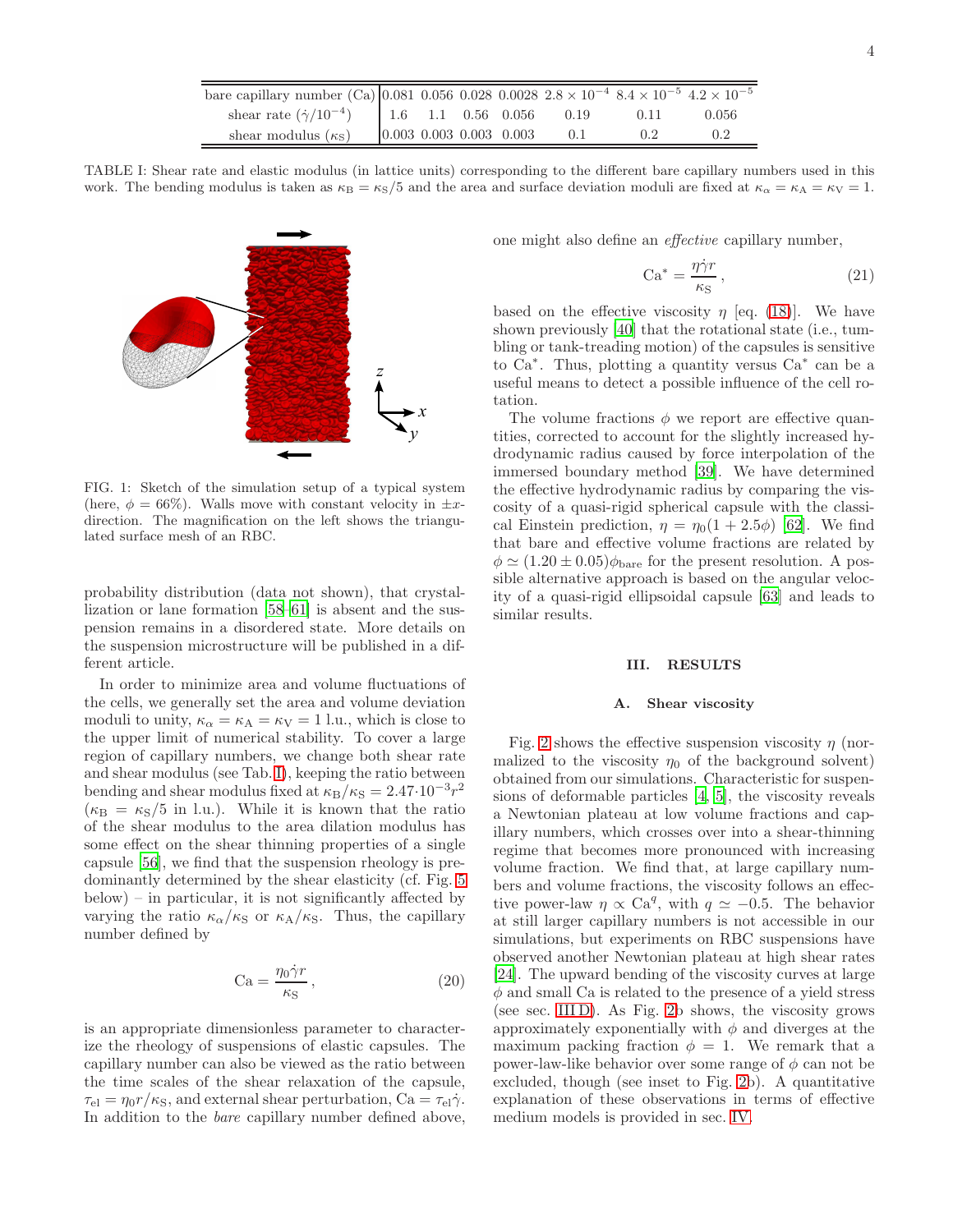

<span id="page-5-0"></span>FIG. 2: Effective suspension viscosity in dependence of (a) the bare capillary number and (b) the volume fraction as obtained from our simulations (symbols connected by solid lines). The inset in (b) shows the same data in double-logarithmic representation. Left to the dash-dotted curve in (a) cells perform tumbling motion, while they tank-tread right to it. The dotted curves represent experimental data extracted from [\[30](#page-13-17)]. In (a), these data have been interpolated over Ca for better comparison with the simulations. In (b), the original data set of [\[30](#page-13-17)] is shown, corresponding, from bottom to top, to Ca =  $0.05, 0.005, 5 \times 10^{-4}, 5 \times 10^{-5}$ .

The dotted curves in Fig. [2](#page-5-0) represent experimental measurements of [\[30\]](#page-13-17) performed on non-aggregating RBCs in Ringer solution. Experimental quantities were converted to suitable dimensionless numbers by making use of the typical physiological values of solvent viscosity  $\eta_0 = 0.7$  mPa s, RBC radius  $r = 4 \mu$ m and shear modulus  $\kappa_{\rm S} = 5 \,\mu \rm N \, m^{-1}$ , which yield a relation between the capillary number and the experimentally reported shear rate, Ca =  $9.6 \cdot 10^{-4}$  s $\cdot \dot{\gamma}$ . Furthermore, since the viscosity values reported in [\[30\]](#page-13-17) were given as a function of volume fraction for a limited number of different shear rates, we transformed them, for better comparison, in Fig. [2a](#page-5-0) into the representation  $\eta(\dot{\gamma})$  via interpolation. Overall, we note a good agreement between the experimental measurements and our simulation results. We remark that using the effective rather than the bare volume fraction is a crucial requirement for this comparison. Part of the observed deviations can be attributed to the fact that, in the present simulations, fluids inside and outside of the cell have identical viscosities, whereas, in reality, the viscosity of the inner hemoglobin solution is about five times larger than the surrounding solvent. This is particularly relevant in the tank-treading regime at larger capillary numbers [\[40](#page-13-25)], where the inner fluid is sheared and thus significantly contributes to dissipation. Additionally, at larger Ca, the membrane viscosity [\[64\]](#page-14-16), which is absent in the present model, is expected to become important. These effects might also be responsible for the deviation of the experimental data from the effective power-law that describes the simulation results well. We finally mention that, in principle, deviations could also be caused by a finite mesh resolution, especially at large volume fractions where particles are in close contact. However, based on the good agreement with the experimental results, we expect these deviations to be of more quantitative nature and not to significantly affect the overall trends reported here.



<span id="page-5-1"></span>FIG. 3: Suspension viscosity versus of effective capillary number,  $Ca^* = \eta \dot{\gamma} r / \kappa_S$ , for different volume fractions. The shaded area marks the transition region from tumbling  $(Ca^* \lesssim 0.1)$  to tank-treading motion  $(Ca^* \gtrsim 0.2)$ . In contrast to certain structural quantities, such as the nematic order parameter [\[40](#page-13-25)], the effective viscosity shows no sharp transition at the tumbling-to-tank-treading transition. Instead, a description in terms of a critical jamming scenario seems to be more appropriate (see text).

#### B. Effect of the tumbling-to-tank-treading transition on the viscosity

In a suspension, the crossover from tumbling to tanktreading motion happens at an effective capillary number  $Ca^* \equiv (\eta/\eta_0)Ca \simeq 0.1$  (represented by the dashed curve in Fig [2a](#page-5-0)) and is concomitant with a nematic ordering [\[40\]](#page-13-25). However, as Fig. [2](#page-5-0) indicates, the transition between the two states has no obvious effect on the shear-thinning behavior of the viscosity. This is further emphasized by a plot of the suspension viscosity versus  $Ca^*$  (Fig. [3\)](#page-5-1), which does not reveal a sharp transition at the tumbling-totank-treading boundary. The absence of a strong influ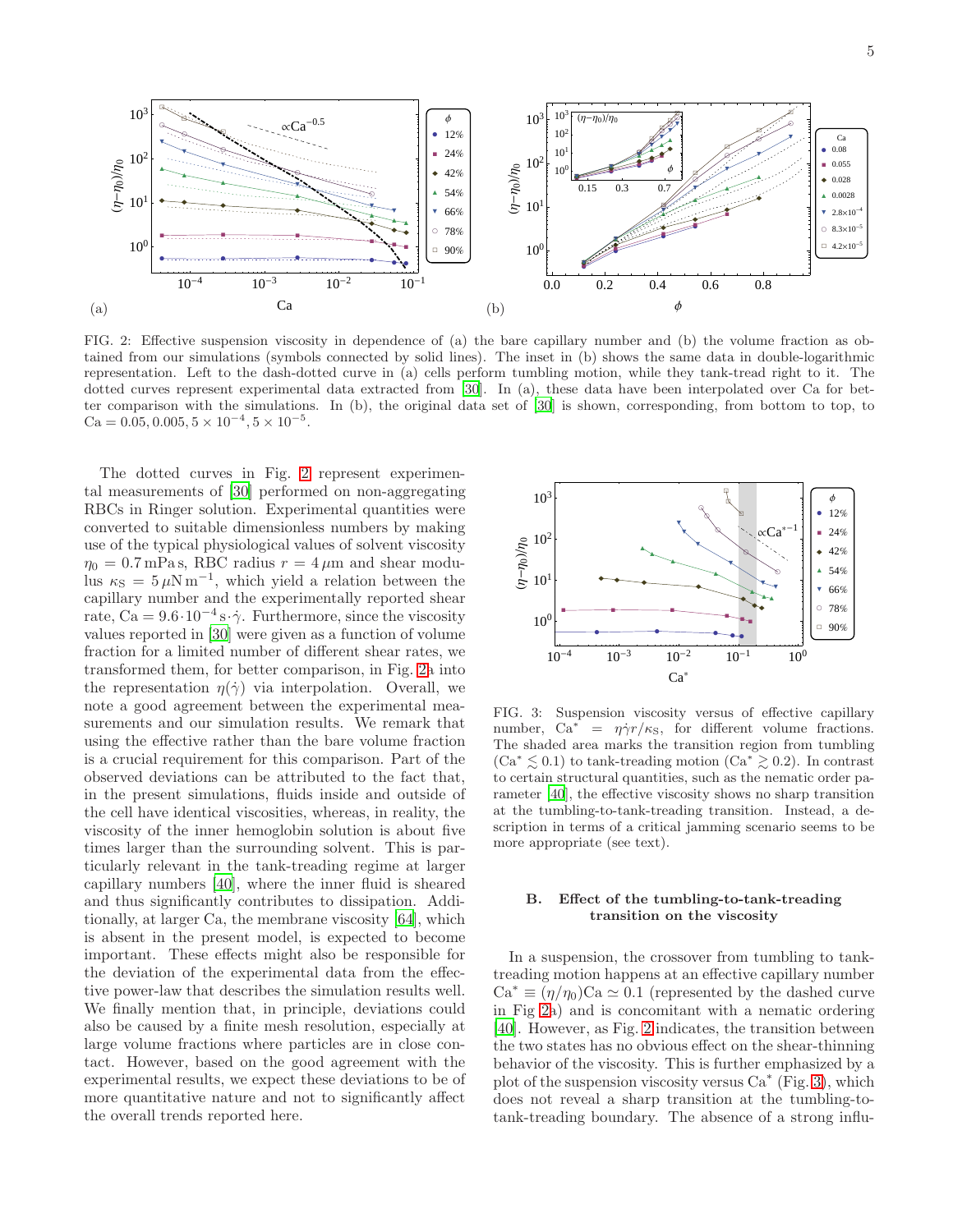ence of the tumbling-to-tank-treading transition on the viscosity of a very dense suspension might not be surprising, though, as excluded volume effects are expected to dominate in that limit, hindering the free rotation of the cells. Indeed, it turns out that, at high densities, cells do not continuously tumble, but instead perform an intermittent flipping motion, where the typical time between flips can be of several ten inverse shear rates at high volume fractions [\[40\]](#page-13-25).

Interestingly, however, even for a single RBC, we do not observe a clear sign of the tumbling-to-tank-treading transition in the viscosity – consistent with previous works on isolated ellipsoidal capsules [\[65](#page-14-17), [66\]](#page-14-18). This is made directly evident by comparing (Fig. [4\)](#page-7-1) the intrinsic viscosity  $\eta_{\text{in}} \equiv (\eta - \eta_0)/\eta_0 \phi$  of an RBC in shear flow for two different orientations, where, in one case, the cell tumbles at low Ca and tank-treads at high Ca, while in the other case, only the deformation changes with Ca. In both cases, the deviation of the intrinsic viscosity from its value for Ca  $\rightarrow$  0,  $\eta_{\text{in}}(\text{Ca}) - \eta_{\text{in}}(0)$ , behaves similarly and scales approximately linearly with capillary number (Fig. [4b](#page-7-1)). It is noteworthy that an approximately linear behavior of  $\eta_{\text{in}}(\text{Ca}) - \eta_{\text{in}}(0)$  is consistent with results of previous simulation works [\[21,](#page-13-32) [56,](#page-14-10) [65\]](#page-14-17), but unexpected on the basis of a number of existing theoretical works on elastic capsules [\[66](#page-14-18)[–70\]](#page-14-19), which predict a scaling  $\eta(0) - \eta(\text{Ca}) \propto O(\text{Ca}^2)$  at leading order. The precise reason for this discrepancy is unclear at present, but might be related to the constitutive models employed and should be investigated in future works. The cell deformation, as characterized by the Taylor deformation parameter, also depends linearly on Ca for  $Ca \leq 0.1$  (inset to Fig. [4b](#page-7-1)), in agreement with theoretical predictions [\[71\]](#page-14-20). The Taylor deformation parameter is defined as  $D = (a - b)/(a + b)$ , where a and b are the large and small major-axes of the equivalent inertia ellipsoid of the RBC (cf. [\[40](#page-13-25)]).

#### C. Stress mechanisms

Each of the forces arising in the model, eq. [\(11\)](#page-3-3), contributes to the total particle stress in the simulation and can be accessed via the appropriate stresslets [see eqs. [\(16\)](#page-3-4), [\(17\)](#page-3-5)]. Fig. [5a](#page-7-0)-c depict the magnitude of the shear components of the shear, bending, and interaction stresses relative to the total particle shear stress  $\sigma_{xz}^P$ . Overall, the shear and bending stresses in the dense suspension follow the trend of a single RBC (dashed curves in Fig. [5a](#page-7-0)-b). The most dominant contribution to the stress is provided by the shear strain (Fig. [5a](#page-7-0)), its magnitude being typically more than two thirds of the total particle stresslet. The bending strain (Fig. [5b](#page-7-0)) contributes most of the remaining part to the total stress in the tumbling regime  $(Ca^* \leq 0.1)$ , but diminishes rapidly in the tank-treading regime. The stress contribution from the interaction force [Fig. [5c](#page-7-0), eq. [\(17\)](#page-3-5)] remains moderate in all cases studied, growing not larger than around 20%

of the total stress even in the densest suspension. The contributions due to area and volume incompressibility are negligible and we do not show them here.

Interestingly, the relative stress due to shear forces increases with shear rate and decreases with volume fraction, whereas relative bending and interaction stresses show the opposite behavior. In contrast to the total stress, the bending stress is sensitive to the tumblingto-tank-treading transition and shows a scaling collapse in the tank-treading regime.

In principle, both short-range repulsive pairinteractions and particle deformability can give rise to non-Newtonian behavior in a suspension [\[1,](#page-13-1) [72](#page-14-21)]. As Fig. [5d](#page-7-0) (solid lines) shows, excluding the interaction forces from the computation of the particle stress has a negligible effect on the effective viscosity. Rather, we note that the overall behavior of the viscosity is entirely reflecting the contribution due to the elastic shear strain (dashed lines). Thus, we may conclude that particle shear elasticity is the major source of non-Newtonian behavior in the present model.

#### <span id="page-6-0"></span>D. Yield stress

To capture the rheology in the regime of small shear rates and high volume fractions, we fit a Herschel-Bulkley form [\[4](#page-13-3)]

<span id="page-6-1"></span>
$$
\hat{\sigma} = \hat{\sigma}_y + k \cdot \text{Ca}^p \tag{22}
$$

to the stress as measured by experiments  $[30]$ <sup>1</sup> and our simulations (see Fig. [6a](#page-8-0)). Here,  $\hat{\sigma} \equiv \sigma r / \kappa s = Ca^*$  and  $\hat{\sigma}_y \equiv \sigma_y r / \kappa_S$  denote the shear stress and yield stress non-dimensionalized by the scale of the elastic membrane stress ( $\kappa$ <sub>S</sub> being the shear modulus and r the large semiaxis of the RBC) and  $k$  and  $p$  are free fit parameters. The Herschel-Bulkley exponent results as  $p = 0.56 \pm 0.05$ in simulations and  $p = 0.61 \pm 0.05$  in experiments. The yield stress (Fig. [6b](#page-8-0)) is found to practically vanish below a critical volume fraction  $\phi_c$ , which can be associated with the random close packing value  $\phi_c \simeq 0.66$  for oblate ellipsoids of the same aspect ratio ( $\sim 0.33$ ) as RBCs [\[73](#page-14-22)]<sup>2</sup>.

The growth of  $\sigma_u$  above  $\phi_c$  can be related to the increase of contact energy upon compression of the particles above  $\phi_c$  [\[2](#page-13-33), [74](#page-14-23)[–76\]](#page-14-24). To gain further insight, we have numerically determined the dependence of the elastic energy  $\Delta E$  on the amount of compression (characterized by a indentation parameter  $\delta = r - H/2$  for our mechanical model in a simple setup, where a spherical capsule

 $1$  The viscosity values reported in [\[30](#page-13-17)] were given as a function of volume fraction for a number of different shear rates, which we transformed into the representation  $\sigma(\dot{\gamma})$  via interpolation, cf. Fig. [2a](#page-5-0).

<sup>&</sup>lt;sup>2</sup> In principle, a larger value of  $\phi_c$  might be expected due to nematic ordering [\[40](#page-13-25)].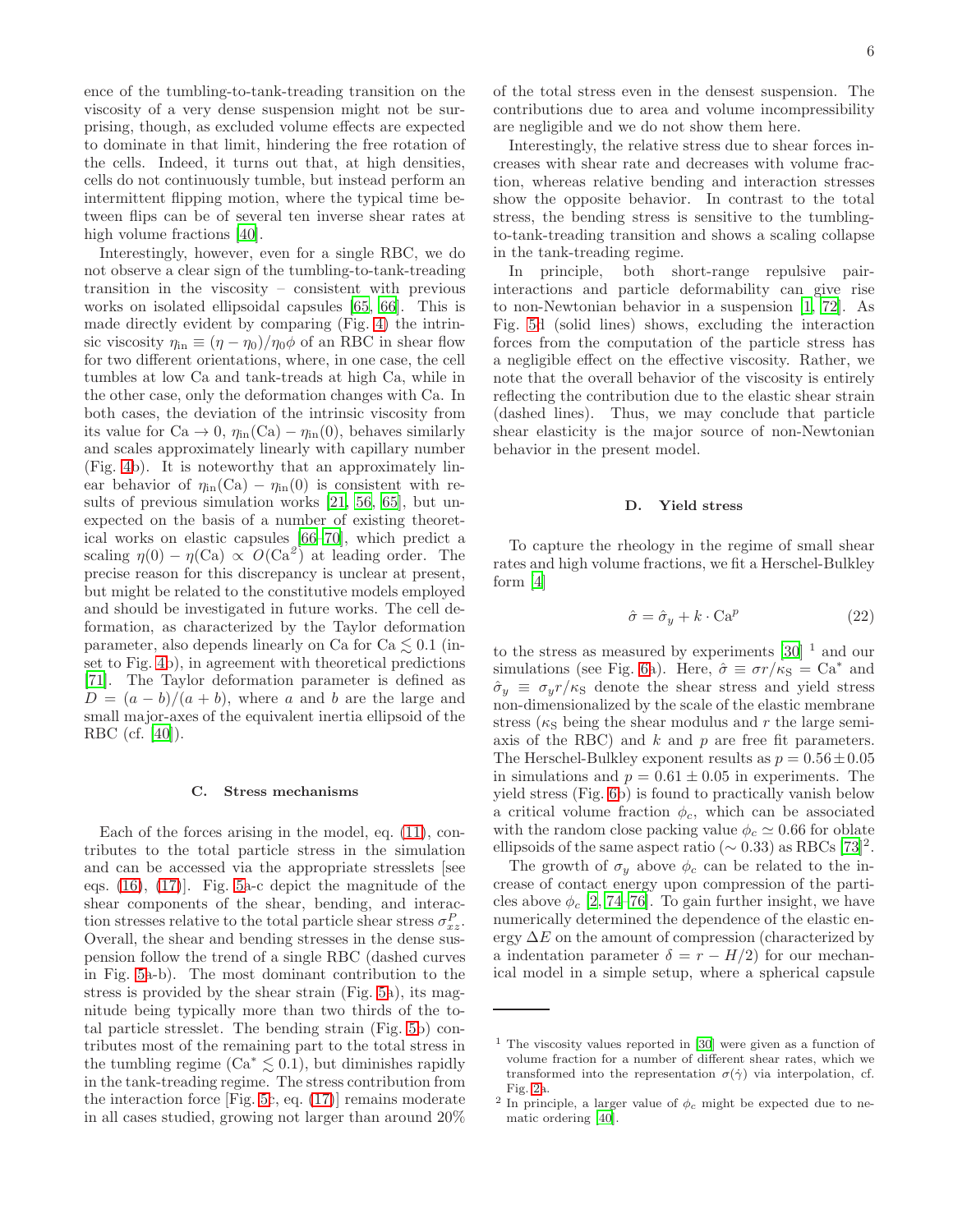

<span id="page-7-1"></span>FIG. 4: (a) Intrinsic viscosity  $\eta_{in} \equiv (\eta - \eta_0)/\eta_0 \phi$  of a single RBC in shear flow for two different orientations. The dotted line marks the intrinsic viscosity of a rigid sphere,  $\eta_{\rm in} = 2.5$  [\[62\]](#page-14-14). (b) Relative deviation of the intrinsic viscosity  $\eta_{\rm in}$  from its limit for  $Ca \rightarrow 0$  for the same data as in (a). The inset shows the corresponding Taylor deformation parameter D. The shaded area in (a,b) applies to the  $\bullet$  and marks the transition regime from tumbling (TB) to tank-treading (TT) motion.



<span id="page-7-0"></span>FIG. 5: (a-c) Contributions to the particle shear stress [eq. [\(15\)](#page-3-6)] due to (a) shear, (b) bending, and (c) repulsive cell pair-interactions [eq. [\(17\)](#page-3-5)]. All contributions are normalized to the total particle shear stress  $\sigma_{xz}^P$  and plotted vs. the effective capillary number  $Ca^*$ . The dashed line marks the behavior of a single RBC. (d) Comparison of the effective viscosity computed without interaction forces  $[\eta^P = (\sigma_{xz}^P - \sigma_{xz, \text{int}}^P)/\dot{\gamma}$ , solid lines] and the viscosity based on the shear strain contribution alone  $(\eta^P = \sigma_{xz,\text{shear}}^P/\dot{\gamma}$ , dashed lines) to the total particle-phase viscosity  $(\eta^P = \eta - \eta_0 = \sigma_{xz}^P/\dot{\gamma}$ , symbols). The legend in (d) applies to all panels.

 $(radius r)$  is compressed by two solid walls a distance  $H$ apart (see inset to Fig. [6b](#page-8-0)). We find (inset to Fig. [6b](#page-8-0)) that the contact energy scales  $\propto (\delta/r)^{1.4}$  at small compressions and thus significantly deviates from the naive expectations of Hertzian theory [\[77\]](#page-14-25), which predicts an exponent of 2.5. The different scaling can be attributed

to the presence of bending elasticity and will be discussed in more details in a future work. The strong increase of the energy at large compressions is related to the incompressibility of the capsule [\[78\]](#page-14-26).

In order to transfer these results to a dense suspension, we note that the amount of compression is related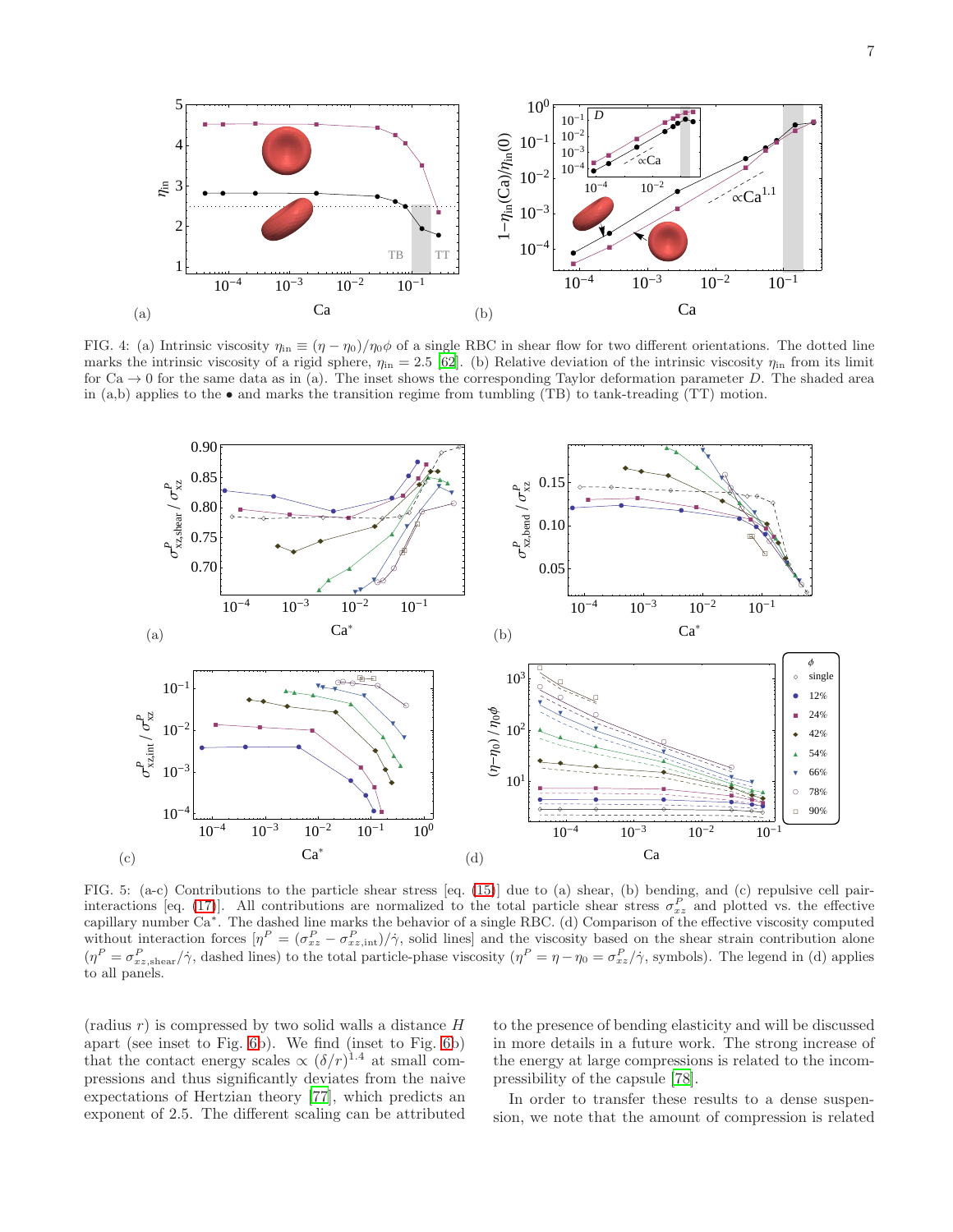

<span id="page-8-0"></span>FIG. 6: (a) Fits of the Herschel-Bulkley form [eq. [\(22\)](#page-6-1)] to the suspension shear stress obtained from our simulations. (b) Dependence on volume fraction of the yield stress  $\sigma_y$  extracted from experiments [\[30](#page-13-17)] ( $\blacktriangle$ ) and simulations ( $\circ$ ). The data can be empirically described by a power-law (dotted curve)  $\sigma_y \propto \Delta \phi^n$ , with  $n \simeq 2.5$ ,  $\Delta \phi = \phi - \phi_c$  and  $\phi_c \simeq 0.66$ , see text. The solid curve represents the theoretical model  $\sigma_y = c\Delta E/r^3\Delta\phi^{0.5}$  with the prefactor  $c \simeq 4.7$  being the only fit parameter. The inset in (b) shows the increase (over the unstressed state) of the elastic energy,  $\Delta E$ , of a spherical capsule (radius r) compressed by an amount  $\delta$  by two walls a distance H apart (see sketch).

to the volume fraction via  $\delta/r \simeq 1 - (\phi_c/\phi)^{1/3}$ <sup>3</sup>. The yield stress can be estimated as  $\sigma_y = G\gamma_y \simeq \Delta E/\Delta \phi^{0.5}$ , where  $\Delta \phi \equiv \phi - \phi_c$  and we assumed a scaling of the shear modulus,  $G \sim \Delta E / \Delta \phi^{1.5}$ , and yield strain,  $\gamma_y \sim \Delta \phi$ , as typical for disordered solids [\[75,](#page-14-27) [79\]](#page-14-28). The resulting function  $\sigma_y(\Delta\phi)$  (solid curve in Fig. [6b](#page-8-0)) fits the simulated and experimental data quite well, with a prefactor of around 4.7. We remark that, empirically, the yield stress can also be described by a simple power law  $\sigma_y \propto \Delta \phi^n$ , with  $n \simeq 2.5 \pm 0.5$ . While previous experimental studies of the yield stress of RBC suspensions have obtained similar power-law scalings [\[80](#page-14-29)], the connection to micro-mechanical properties of the cells has not been elucidated. Note that experiments have often shown a large spread in the extracted values of the yield stress, that is affected partly also by the measurement procedure [\[31](#page-13-18)].

#### E. Critical jamming scenario

The overall rheology of RBC suspensions can be represented in terms of a critical jamming "phase diagram", originally introduced in the study of athermal disordered model suspensions [\[81](#page-14-30)]. Scaling the viscous stress and the capillary number by (a certain power of) the distance to the jamming point  $\phi_c$  results in a remarkable data collapse onto a sub- and supercritical branch, as seen in Fig. [7.](#page-8-1) Note that the critical jamming framework predicts only three distinct rheological regimes, which implies that the strong-deformation regime (corresponding to  $Ca^* \geq 0.1$ ) and yield-stress regime ( $Ca^* \leq 0.1$  and



<span id="page-8-1"></span>FIG. 7: Critical jamming diagram of the rescaled stress vs. capillary number obtained from simulations. The dotted curve represents the function  $1 + x^p$ . The yield stress exponent is taken as  $n \approx 2.5$  and the Herschel-Bulkley exponent as  $p \simeq 0.55$ .

 $\phi \gtrsim \phi_c$ ) share the same power-law exponents characterizing the shear-thinning of the viscosity, i.e.,  $q \simeq p - 1$ , which is consistent with our simulations. This scenario, however, does not account for the presumed second Newtonian regime at very large capillary numbers observed in experiments [\[24](#page-13-13)].

#### F. Normal stresses

Fig. [8](#page-9-0) shows the results for the particle pressure and normal stress differences [eq. [\(19\)](#page-3-7)] obtained from the present simulations. Analogous to the shear stress, reduced quantities are considered by normalizing by the bare shear stress  $\eta_0 \dot{\gamma}$  and volume fraction  $\phi$ . Consistent with expectations from semi-analytical calculations

<sup>&</sup>lt;sup>3</sup> Note that  $\delta/r \simeq 0.14$  at  $\phi = 1$ , thus the whole range of the measured  $\Delta E$  is relevant.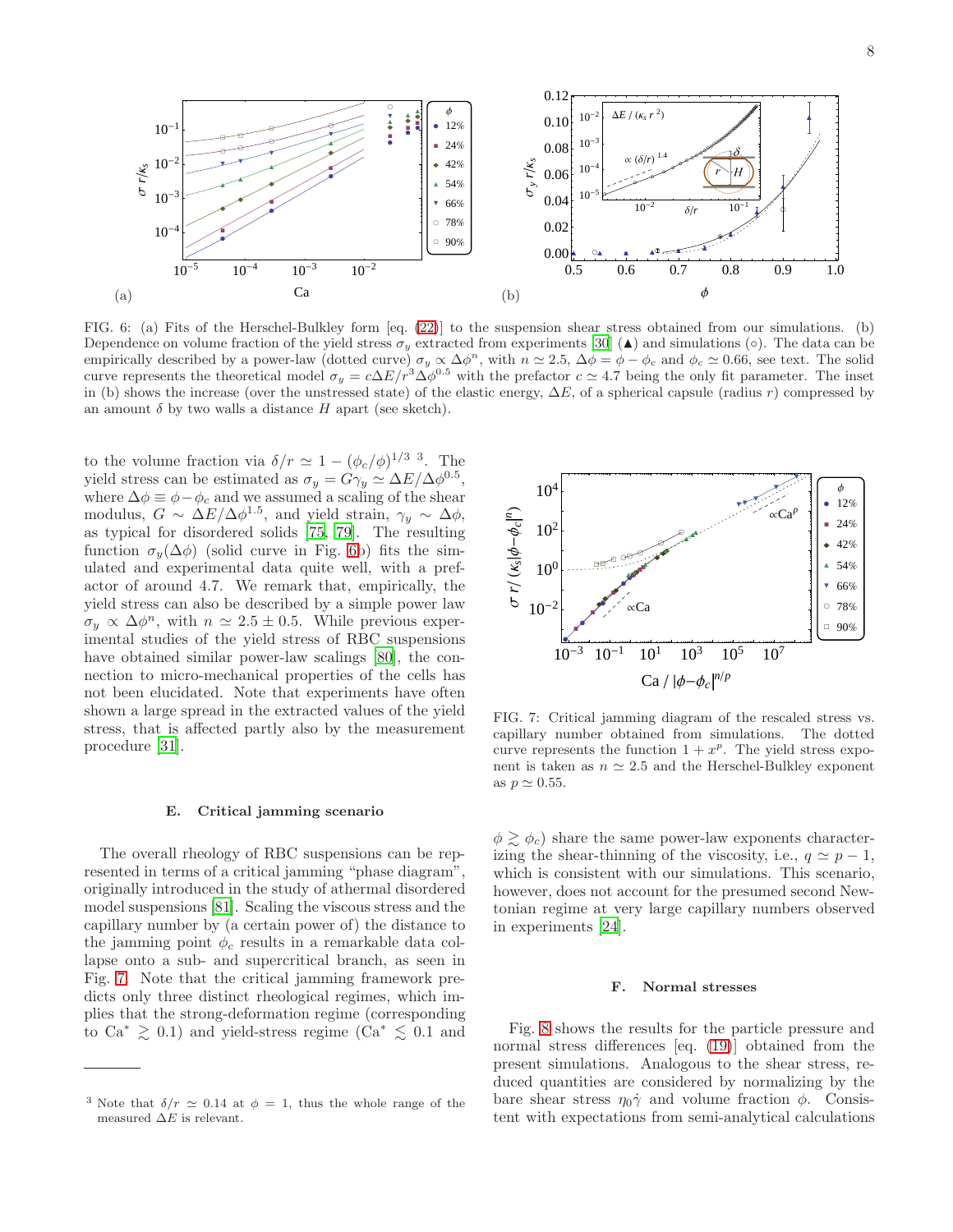

<span id="page-9-0"></span>FIG. 8: Particle pressure Π (a) as well as first and second normal stress differences  $N_1, N_2$  (b,c) in RBC suspensions. Note the presence of both positive and negative values of Π and  $N_1$  in (a,b). The dashed curve corresponds to a single RBC. The asterisk  $(\star)$  marks the value of the corresponding quantity for non-colloidal suspensions of rigid particles at  $\phi =$ 40% [\[82\]](#page-14-31). The legend in (a) applies to all plots.

and numerical simulations of a spherical deformable capsule [\[21,](#page-13-32) [83](#page-14-32)], the particle pressure for a single, tumbling RBC (dashed curve in Fig. [8a](#page-9-0)) is negative for all capillary numbers. Hence, the isotropic pressure contribution generated by a single RBC is always tensile in nature. However, already at  $\phi \simeq 12\%$ ,  $\Pi$  becomes positive (compressive) and increases further with volume fraction at low capillary numbers, in agreement with the overall trends reported in [\[22\]](#page-13-29) for spherical deformable capsules and in [\[23\]](#page-13-12) for RBC suspensions. A positive particle pressure has also been found for non-colloidal suspensions of rigid spherical particles (the value of  $\Pi$  at  $\phi = 40\%$  is marked by an asterisk in Fig. [8a](#page-9-0)), suggesting that a compressive

particle pressure in non-dilute suspensions of deformable particles is due to particle interactions. Interestingly, for effective capillary numbers around  $Ca^* \simeq 0.1$ , the reduced particle pressure becomes negative again and, independent of volume fraction, closely matches the behavior of a single RBC. This indicates that, in this regime, single-cell behavior dominates over cell-interactions in Π. This is not surprising, as, above  $Ca^* \approx 0.1$ , RBCs are in the tank-treading regime [\[40\]](#page-13-25), where, in contrast to the tumbling case, encounters with neighboring cells are expected to be much reduced.

The first normal stress difference (Fig. [8b](#page-9-0)) shows an interesting bifurcation behavior, in that its small-Ca limit is negative for volume fractions below ∼ 40% and positive for larger ones. In both cases,  $N_1$  is significantly deviating from its value for a single RBC, signaling again the dominance of cell-cell interactions in the rigid particle limit. However, as far as  $N_1$  is concerned, these interactions appear to be of quite different nature for small and large volume fractions. Of course, due to the presently limited range of Ca<sup>∗</sup> , we cannot exclude the possibility that  $N_1$  at large volume fractions might become negative at very small Ca<sup>∗</sup> . The second normal stress difference (Fig. [8c](#page-9-0)) behaves more smoothly and increases in magnitude with increasing volume fraction. We note that, for small  $Ca^*$  and low volume fractions, the values of  $N_1$ and  $N_2$  are of comparable magnitude and same sign as in athermal rigid particle suspensions [\[82](#page-14-31)]. It is expected that a single RBC in the limit  $Ca \rightarrow 0$  exhibits zero normal stress differences and particle pressure and behaves thus purely Newtonian, as is the case, for instance, for elongated rigid particles [\[84\]](#page-14-33). A change in the sign of  $N_1$ with increasing capillary number has also been observed for spherical deformable capsules [\[22\]](#page-13-29) at low and intermediate volume fractions ( $\phi \lesssim 0.4$ ), but so far not for RBCs. For suspensions of rigid oblate particles, a crossover from negative to positive  $N_1$  with increasing volume fraction has been reported in [\[85\]](#page-14-34).

In the limit of large effective capillary numbers (i.e.,  $Ca^* \geq 0.1$ , both  $N_1$  and  $N_2$  approach the single particle behavior. Similarly to the particle pressure, this is expected to be a consequence of the tumbling-to-tanktreading transition, which leads to an effective isolation of the suspended cells. The positive value of  $N_1$  in the tank-treading regime reflects the overall tensile structure of normal stresses (i.e., the cell is more intensely stretched along the flow direction than it is compressed in the shear-gradient direction). The overall compressive nature of the normal stresses at low capillary numbers is more difficult to interpret, as it is sensitively related to the suspension microstructure.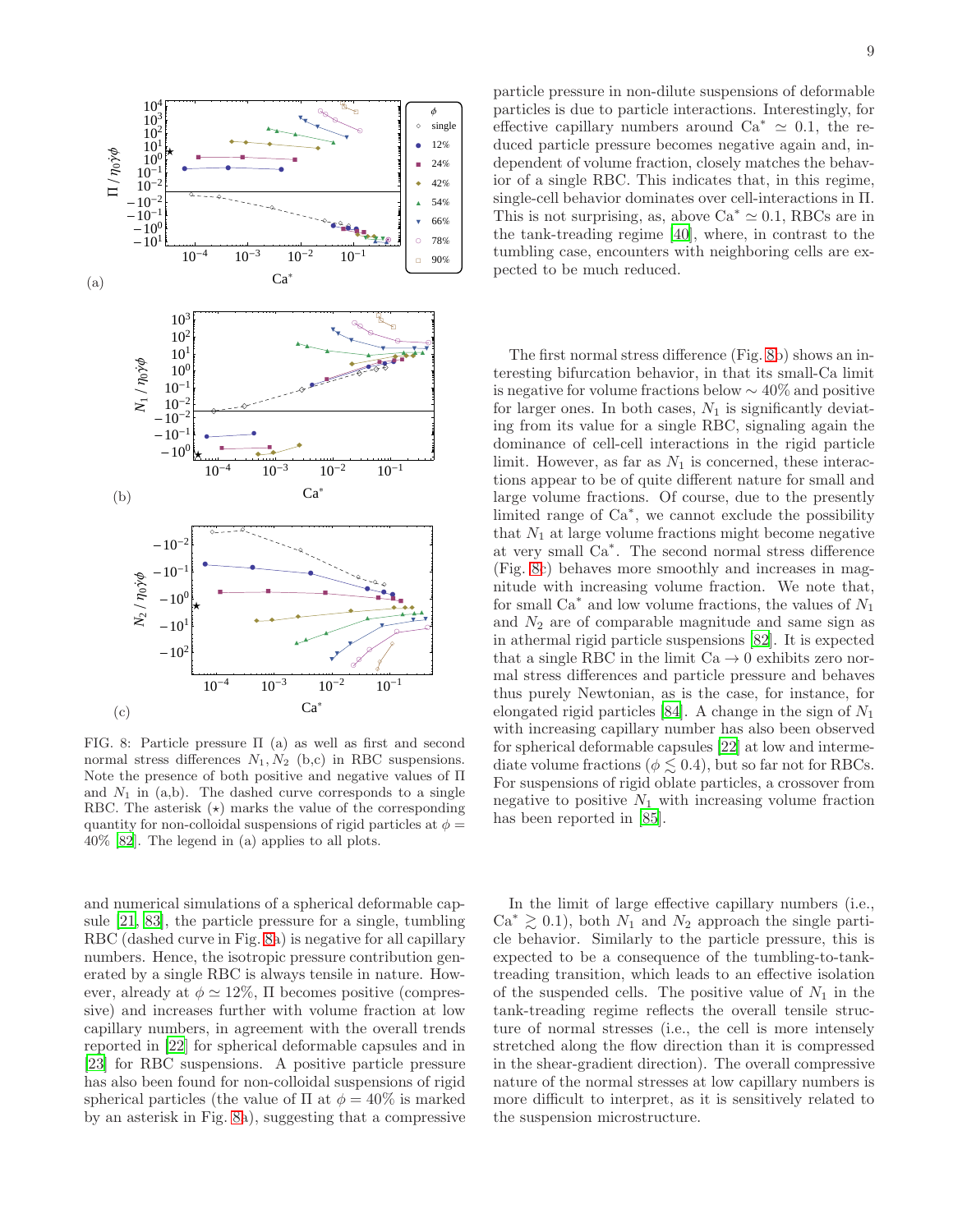#### <span id="page-10-0"></span>IV. EFFECTIVE MEDIUM MODELS

#### A. Conventional approach

A phenomenological approach to develop some understanding of the behavior of the effective suspension viscosity is provided by effective medium theory [\[4\]](#page-13-3), which has been successfully applied to a variety of different types of suspensions and emulsions, see, e.g., [\[14](#page-13-10), [86,](#page-14-35) [87\]](#page-14-36). The starting point of effective medium theory is the Einstein-type expression for the viscosity of the suspension in the dilute case, as given by

<span id="page-10-1"></span>
$$
\eta(\phi, Ca) = \eta_0 + \eta_0 \phi \eta_{\rm in}(Ca) ,\qquad (23)
$$

with  $\eta_{\text{in}}(\text{Ca})$  being the intrinsic viscosity of a single particle (see Fig. [4\)](#page-7-1). The viscosity of a dense suspension is obtained based on the idea that, upon successively adding particles, the viscosity increment at each step is given by eq. [\(23\)](#page-10-1), with, however, the bare viscosity replaced by the effective viscosity in order to account for the particles already present. This idea is formalized by rewriting eq. [\(23\)](#page-10-1) in differential form,

<span id="page-10-2"></span>
$$
\frac{d\eta(\phi, Ca)}{d\phi} = \eta(\phi, Ca)\eta_{\rm in}\left(\frac{\eta(\phi, Ca)}{\eta_0}Ca\right),\qquad(24)
$$

which is to be solved subject to the initial condition  $\eta(\phi = 0, \text{Ca}) = \eta_0$ . The replacement of the bare by the effective capillary number,  $Ca^* = (\eta/\eta_0)Ca$  in eq. [\(24\)](#page-10-2) is central to the application of the model to a soft-particle suspension and encapsulates the notion that viscosity is dominated by capsule deformation, hence  $\text{Ca}^*$  (see [\[40](#page-13-25)] and Fig. [4\)](#page-7-1).

In order to account for excluded volume effects with increasing  $\phi$ , refinements of the simple effective medium equation [\(24\)](#page-10-2) have been proposed [\[88\]](#page-14-37) in which the volume increment is  $d\phi/(1-\phi/\phi_m)$  rather than  $d\phi$ . Here,  $\phi_m$  is the maximum packing fraction fraction at which the viscosity is supposed to diverge. In the case of hard particles, this is typically the volume fraction of random close packing. However, when particles are deformable, packing fractions close to 1 are possible (see Fig. [2\)](#page-5-0), which suggests to take  $\phi_m = 1$  in the present case. Taken together, a refined effective medium equation can be proposed as [\[87\]](#page-14-36)

<span id="page-10-3"></span>
$$
\frac{d\eta(\phi, Ca)}{d\phi} = \frac{\eta(\phi, Ca)}{1 - \phi} \eta_{\text{in}} \left( \frac{\eta(\phi, Ca)}{\eta_0} Ca \right). \tag{25}
$$

It is useful to note that, in the limit  $Ca \rightarrow 0$ , the above effective medium models predict viscosities that are independent of the constitutive law represented by  $\eta_{\text{in}}(\text{Ca})$ : from eq. [\(24\)](#page-10-2), an exponential dependence on volume fraction results,

<span id="page-10-4"></span>
$$
\eta(\phi, \text{Ca} = 0) = \eta_0 \exp(\eta_{\text{in},0}\phi), \qquad (26)
$$

with  $\eta_{\text{in},0} \equiv \eta_{\text{in}}(\text{Ca} = 0)$ , whereas eq. [\(25\)](#page-10-3) predicts a power-law divergence at  $\phi_m = 1$ ,

$$
\eta(\phi, \text{Ca} = 0) = \eta_0 \left(1 - \phi\right)^{-\eta_{\text{in},0}}, \tag{27}
$$

which corresponds in fact to the well-known viscosity formula of Krieger and Dougherty [\[88\]](#page-14-37).

To evaluate the effective medium equations, we shall use, for definiteness, in the following the intrinsic viscosity of an RBC that has its major plane perpendicular to the shearing plane (in which case we find  $\eta_{\text{in}}(\text{Ca} = 0) \simeq 2.8$ , see Fig. [4a](#page-7-1)). This corresponds to the most probable alignment of cells in suspension [\[89\]](#page-14-38). The viscosity curve is furthermore smoothly extrapolated towards smaller and larger capillary numbers by assuming a constant  $\eta_{\text{in}}$ <sup>4</sup>. Fig. [9a](#page-11-0),b show the results of the integration of eqs. [\(24\)](#page-10-2) and [\(25\)](#page-10-3), respectively. Although deviations between simulation data and theory appear already at small volume fractions, we note that the effective medium model captures some of the aspects of the suspension rheology – in particular, the shift of the shear-thinning regime towards smaller Ca with increasing volume fraction and the approximately exponential dependence of the viscosity on volume fraction. We note that the quality of these results is comparable to previous effective medium approaches to model the viscosity of blood based on a constitutive relation of a single isolated cell [\[87\]](#page-14-36).

#### B. Confinement effects

In a dense suspension, hydrodynamic interactions between particles generate additional stresses which significantly alter the effective viscosity over its value in the dilute case [\[90\]](#page-14-39). If the particles are deformable, the situation is complicated by the fact that surface stresses and particle deformation are coupled. This aspect is most eminent at intermediate capillary numbers, where shearthinning and hence nonlinear deformation effects are strong. This regime is also the physiologically most relevant one for blood flow. Conventional effective medium models account for particle interactions in a phenomenological way by assuming that the suspension becomes overall more viscous if particles are added. As the results of the previous section indicate, this approach obviously fails to capture all relevant effects in the present case. It appears that the mutual confinement of the particles in a dense suspension influences the single-particle viscosity in a way not accounted for by the simple models of eqs. [\(24\)](#page-10-2) or [\(25\)](#page-10-3).

In order to understand the principal effects on the visosity induced by confinement of a deformable particle, we first study the situation where a single RBC (large radius  $r$ ) in shear flow is confined by solid walls (a distance H apart), see inset to Fig. [10.](#page-11-1) The resulting intrinsic viscosity  $\eta$ <sub>in</sub> for different levels of confinement  $\chi \equiv 2r/H$ is shown in the main panel of Fig. [10.](#page-11-1) As before, the

<sup>4</sup> The effective medium equations are found to be not very sensitive to the numerical details of the continuation.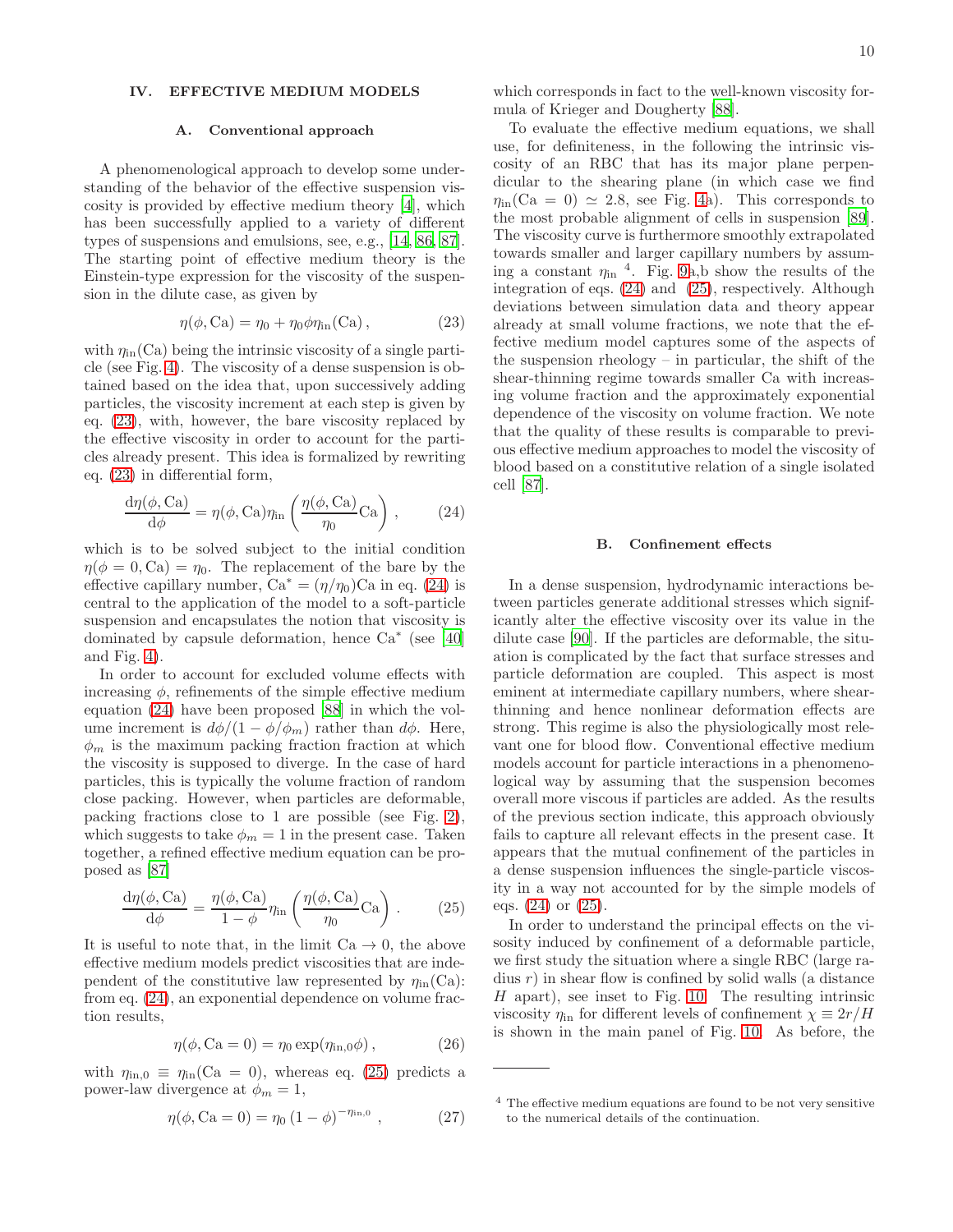

<span id="page-11-0"></span>FIG. 9: Predictions (dashed curves) of the effective medium models of (a) eq. [\(24\)](#page-10-2) and (b) eq. [\(25\)](#page-10-3). In both cases, analytical predictions deviate strongly from simulation results (connected symbols) and also fail to predict the characteristic shear-thinning exponent.



<span id="page-11-1"></span>FIG. 10: Intrinsic viscosity  $\eta$ <sub>in</sub> of a single RBC (large radius r) in shear flow confined by solid walls (separation  $H$ ) for various levels of confinement  $\chi = 2r/H$ . Simulated data (symbols) are extrapolated toward small and large Ca by assuming a constant  $\eta_{\rm in}$ . For comparison, the power-law  $\eta_{\rm in} \propto Ca^{-0.5}$ (dotted curve) that characterizes the shear-thinning behavior of a dense suspension (cf. Fig. [2a](#page-5-0)) is included.

major plane of the cell is oriented perpendicular to the shearing plane. Interestingly, a stronger confinement not only leads to an increased viscosity, but also enhances the shear-thinning regime. In the case of rigid particle suspensions, the viscosity increase under confinement is well known [\[91](#page-14-40)[–95\]](#page-14-41). Note that the shear-thinning behavior for a single cell is very different from the power-law  $\eta \propto \text{Ca}^{-0.5}$  (dashed curve in Fig. [10\)](#page-11-1) that applies to a dense suspension (cf. Fig. [2a](#page-5-0)). We have not included viscosity values for confinements  $\chi$  close to 1, since in that case the cell assumes a static orientation almost perpendicular to the flow, leading to a spurious rise of the effective viscosity. The problem does not occur for very strong confinements (here,  $\chi = 1.8$ ), however. We finally remark that effects of confining walls on the dynamics of vesicles and RBCs have been studied in [\[96\]](#page-14-42).

Returning to the case of a bulk suspension, we may



<span id="page-11-3"></span>FIG. 11: Predictions of the effective medium model including confinement effects, eq. [\(28\)](#page-11-2) (dashed curves), in comparison to the simulation results (connected symbols).

resort – in lack of a detailed theoretical model – to a somewhat crude approach and assume that the essential effects of confinement due to neighboring particles are similar to the situation of wall-induced confinement. Note that we focus here exclusively on confinement effects on the viscosity in the bulk, ignoring phenomena such as the Fahraeus-Lindqvist effect [\[97\]](#page-14-43), which would require an extension of the present model. To proceed, we propose a modified effective medium equation

<span id="page-11-2"></span>
$$
\frac{d\eta(\phi, Ca)}{d\phi} = \eta(\phi, Ca)\eta_{\rm in}\left(\frac{\eta(\phi, Ca)}{\eta_0}Ca, \chi(\phi)\right), \quad (28)
$$

where  $\eta_{\text{in}}$  is now the intrinsic single-cell viscosity displayed in Fig. [10,](#page-11-1) linearly interpolated over the missing intermediate confinement values.

If N particles are homogeneously suspended in a volume  $V$ , the typical volume available to each particle can be estimated as  $d^3 = V/N = v_c/\phi$ , with  $v_c \simeq 1.6r^3$  being the volume of an RBC. To obtain a mapping relation between confinement and volume fraction, we take  $H \simeq d$ ,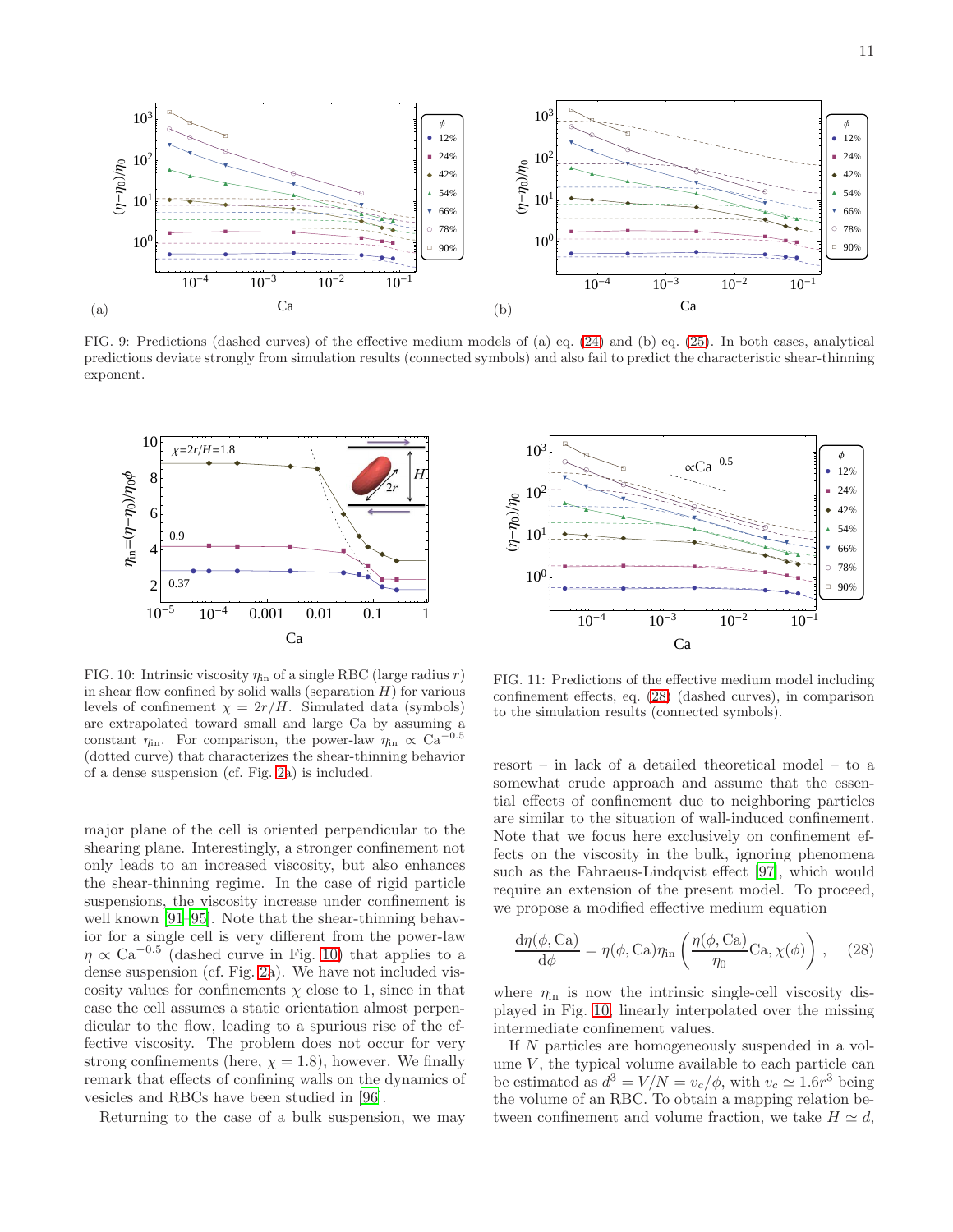which gives

<span id="page-12-0"></span>
$$
\chi = 2cr(\phi/v_c)^{1/3}.
$$
\n(29)

Here,  $c \approx 1.15$  is a free parameter that has been adjusted to obtain the best agreement with our simulation results. Note that  $\chi \simeq 1$  already at  $\phi \simeq 0.15$ , thus confinement effects are relevant for all volume fractions studied here (cf. [\[98](#page-14-44)]).

Solving eq. [\(28\)](#page-11-2) subject to the initial condition  $\eta(\phi =$  $(0, Ca) = \eta_0$  results in the effective suspension viscosity represented by the dashed curves in Fig. [11.](#page-11-3) Remarkably, despite the rather simplistic approach to incorporate confinement effects, we obtain an impressive agreement over a wide range of volume fractions and capillary numbers. In particular, the effective power-law  $\eta \propto Ca^{-0.5}$ , characterizing the shear-thinning of the viscosity over a large range of capillary numbers (Fig. [2a](#page-5-0)), is correctly predicted and is seen here to emerge in a nontrivial way from the shear-thinning behavior of a single cell, which obeys a different Ca-dependence (see Fig. [10\)](#page-11-1). Consistent with the critical jamming scenario, the value of the above exponent matches the expectation from the Herschel-Bulkley fits,  $p-1$  with  $p \approx 0.56 \pm 0.05$ . Note that no fitting parameters are involved here, except for the choice of the mapping relation between  $\phi$  and  $\chi$  [eq. [\(29\)](#page-12-0)].

At small capillary numbers, the suspension viscosity obtained from the effective medium models necessarily exhibits a Newtonian plateau, as this characteristic is already present in the intrinsic viscosity of a single particle. The present models can thus not capture the apparent divergence of the suspension viscosity in the limit  $Ca \rightarrow 0$ at large  $\phi$ .

In order to gain further insight into the principal behavior of the effective medium eq. [\(28\)](#page-11-2), consider a simple toy model where the single-cell viscosity follows a pure power-law behavior of the form  $\eta_{\text{in}}(\text{Ca}) = k\text{Ca}^{-x}\phi^n$ , with  $k$  being a constant and  $x$  and  $n$  some exponents. For instance,  $n = 1/3$  according to eq. [\(29\)](#page-12-0), while the shearthinning of the viscosity for  $\chi = 1.8$  in Fig. [10](#page-11-1) can be described by  $x \approx 0.2 - 0.3$ . Now, eq. [\(28\)](#page-11-2) can be easily integrated to give

<span id="page-12-1"></span>
$$
\eta(\phi, Ca) = \eta_0 \left( 1 + \frac{kx\phi^{1+n}}{1+n} Ca^{-x} \right)^{1/x} .
$$
 (30)

Note that, in the limit  $x \to 0$ ,  $n = 0$ , eq. [\(30\)](#page-12-1) reduces to the Ca-independent expression of eq. [\(26\)](#page-10-4) with  $\eta_{\text{in},0} = k$ . More interesting is the behavior at finite x, where eq.  $(30)$ approaches a constant for large Ca and a unique powerlaw  $\eta \sim Ca^{-1}$  in the limit  $Ca \to 0$ . From eq. [\(30\)](#page-12-1) we may also note that, since the crossover to the limiting behavior at  $Ca \rightarrow 0$  is determined by the prefactor of the term  $Ca^{-x}$ , the steepness of the effective viscosity curves increases with  $\phi$  but decreases with n (at fixed Ca). Obviously, any finite exponent  $x$  characterizing the single-cell viscosity will be renormalized by the effective medium equation and give rise to a range of effective shear-thinning exponents of the suspension viscosity  $\eta$ .

Thus, the emergence of the rather robust power-law  $\eta \propto$  $Ca^{-0.5}$  in the present case is a consequence of the specific  $Ca<sub>1</sub>$  and  $\gamma$ -dependencies of the single-cell viscosity.

#### V. SUMMARY AND DISCUSSION

In the present work, we have studied a suspension of aggregation-free red blood cells, focusing on the connection between micro-mechanical properties of the capsules and the macroscopic rheology. The capsules are modeled as incompressible elastic membranes with a certain shear and bending stiffness. Thermal fluctuations are absent and particles interact only via hydrodynamics and shortrange repulsive forces. The latter are essentially included to improve numerical stability and their influence on the overall rheology is found to be weak. Remarkably, the complex shape and rotational dynamics of an RBC does not show up prominently in the macro-scale rheology, which, rather, is determined by the shear elasticity of the particles and the distance to the jamming point.

The shear viscosity is in good agreement with previous experimental studies [\[30\]](#page-13-17) and exhibits three distinct regimes: at small capillary numbers, a Newtonian plateau is present at low volume fractions, which goes over into a yield stress regime at high volume fractions; for large capillary numbers, the viscosity is strongly shear-thinning, following a power-law  $\eta \propto \text{Ca}^q$ , with  $q \approx -0.5$ . Consistent with this behavior and as expected from the critical jamming scenario, the Herschel-Bulkley fits in the yield stress regime are described by an exponent  $p \simeq 1 + q$ . We remark that a Herschel-Bulkley exponent of 1/2 has also been observed in simulations of model foams [\[99](#page-14-45)[–101](#page-14-46)] as well as in generic elasto-plastic models [\[102\]](#page-14-47), and has been predicted theoretically for soft particle pastes based on a coupling between lubrication flow and elasticity [\[103,](#page-14-48) [104\]](#page-14-49). The yield stress is found to be consistent with a model based on elastic contact interactions between cells, assuming a typical scaling of shear modulus and yield strain in amorphous solids. We found that simple effective medium models based on the intrinsic viscosity of a free particle did not provide a quantitatively satisfactory description of the suspension viscosity. This is interpreted as to point to the importance of confinement effects, which, for the case of a capsule in wall-bounded shear flow, were shown to not only increase the overall magnitude of the viscosity, but also to enhance shear-thinning. Based on a modified effective medium model, the power-law exponent  $q$  characterizing the shear-thinning of the suspension viscosity can then be understood as a consequence of a "renormalization" due to collective effects of the shear-thinning behavior of single confined cell.

In contrast to the shear stress, the normal stresses appear to be a much more sensitive rheological probe of the competition between collective interactions and singlecell properties. At small capillary numbers, the particle pressure and normal stress differences behave in a simi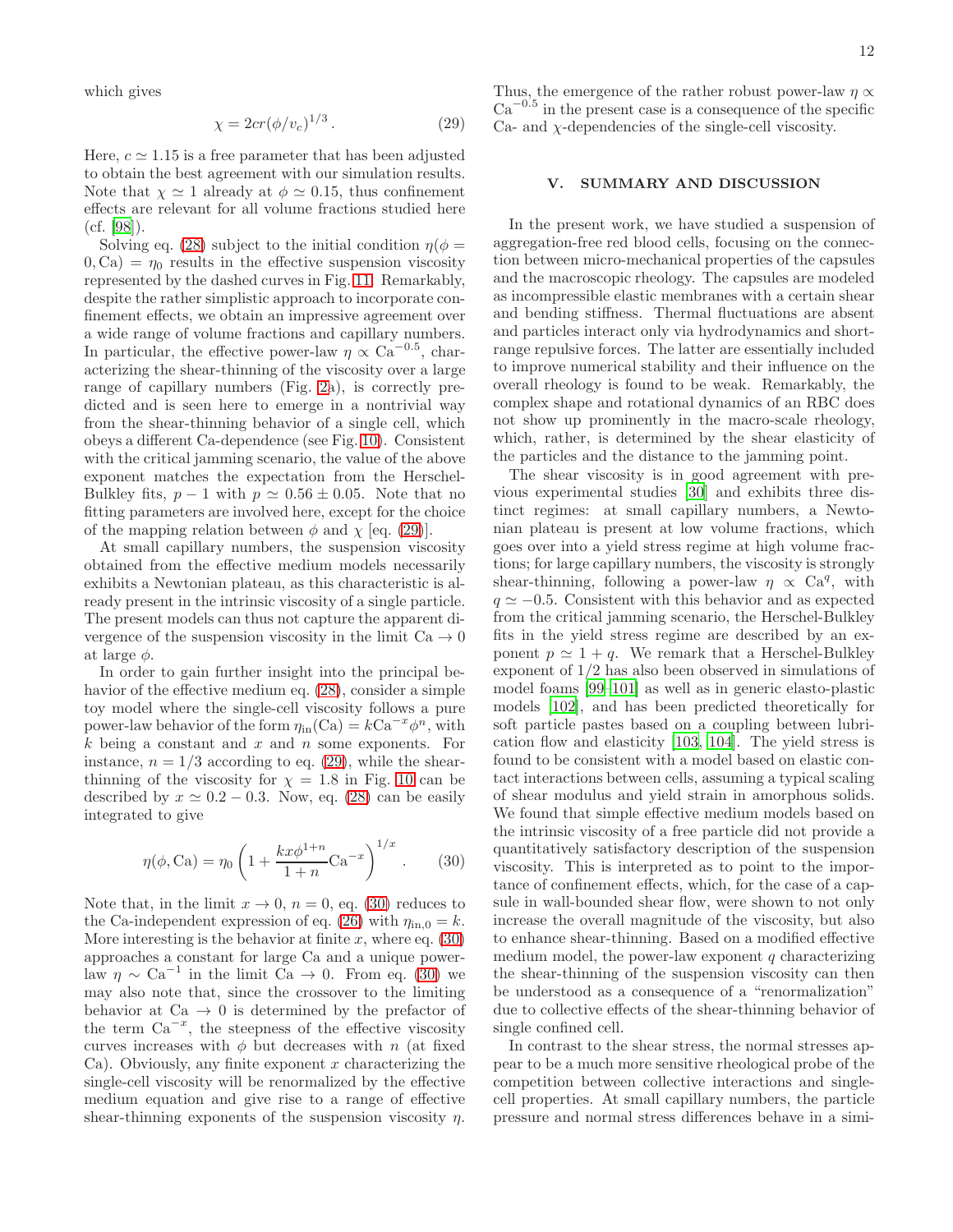lar way to athermal rigid particle suspensions, while, at larger capillary numbers, they follow the behavior of a single cell. An – so far unexplained – exception occurs for the first normal stress difference, which, at low effective capillary numbers, crosses over from negative to positive values with increasing volume fraction. The particle pressure displays a dramatic sign change around the critical effective capillary number characterizing the tumblingto-tank-treading transition and scales independent of volume fraction in the tank-treading regime. Shear-rate dependent particle pressure and normal stress differences can induce particle migration and lead to a coupling between concentration and flow field [\[105](#page-14-50)]. The consequences of such behavior may include shear-banding and "rod-climbing" effects [\[37\]](#page-13-22) and have recently received strong interested in the field of soft glassy rheology [\[57,](#page-14-11) [106\]](#page-14-51). In the context of suspensions of deformable

- <span id="page-13-0"></span><sup>∗</sup> Electronic address: [markus.gross@rub.de](mailto:markus.gross@rub.de)
- <span id="page-13-1"></span>[1] J. J. Stickel and R. L. Powell, Annu. Rev. Fluid Mech. 37, 129 (2005).
- <span id="page-13-33"></span>[2] P. Coussot, Soft Matter 3, 528 (2007).
- <span id="page-13-2"></span>[3] P. Schall and M. van Hecke, Annu. Rev. Fluid Mech. 42, 67 (2010).
- <span id="page-13-3"></span>[4] R. G. Larson, *The Structure and Rheology of Complex Fluids* (Oxford University Press, 1999).
- <span id="page-13-4"></span>[5] R. Pal, *Rheology of particulate dispersions and composites* (CRC Press, Boca Raton, FL, 2007).
- <span id="page-13-5"></span>[6] A. S. Popel and P. C. Johnson, Ann. Rev. Fluid Mech. 37, 43 (2005).
- <span id="page-13-6"></span>[7] F. Yilmaz and M. Y. Gundogdu, Korea-Aust. Rheol. J. 20, 197 (2008).
- <span id="page-13-7"></span>[8] C. Pozrikidis, *Computational Hydrodynamics of Capsules and Biological Cells* (CRC Press, 2010).
- [9] D. Barth`es-Biesel, Curr. Opin. Coll. Int. Sci. 16, 3 (2011).
- <span id="page-13-8"></span>[10] C. Misbah, J. Phys.: Conf. Ser. **392**, 012005 (2012).
- <span id="page-13-9"></span>[11] I. Yaron and B. Gal-Or, Rheologica Acta 11, 241 (1972). [12] S. J. Choi and W. R. Schowalter, Phys. Fluids 18, 420
- (1975).
- [13] C. Brennen, Canad. J. Chem. Eng. **53**, 126 (1975).
- <span id="page-13-10"></span>[14] R. Pal, Curr. Opin. Coll. Int. **16**, 41 (2011).
- <span id="page-13-11"></span>[15] C. D. Eggleton and A. S. Popel, Phys. Fluids 10, 1834 (1998).
- [16] J. Zhang, P. C. Johnson, and A. S. Popel, Phys. Biol. 4, 285 (2007).
- [17] M. M. Dupin, I. Halliday, C. M. Care, L. Alboul, and L. L. Munn, Phys. Rev. E 75, 066707 (2007).
- [18] P. Bagchi, Biophys. J. **92**, 1858 (2007).
- [19] S. K. Doddi and P. Bagchi, Phys. Rev. E 79, 046318 (2009).
- <span id="page-13-28"></span>[20] R. M. MacMeccan, J. R. Clausen, G. P. Neitzel, and C. K. Aidun, J. Fluid Mech. 618, 13 (2009).
- <span id="page-13-32"></span>[21] J. R. Clausen and C. K. Aidun, Phys. Fluids 22, 123302 (2010).
- <span id="page-13-29"></span>[22] J. R. Clausen, D. A. Reason, and C. K. Aidun, J. Fluid Mech. 685, 1 (2011).
- <span id="page-13-12"></span>[23] D. A. J. Reasor, J. R. Clausen, and C. K. Aidun, J. Fluid Mech. 726, 497 (2013).

particles, these issues are largely unexplored.

Our work is hoped to contribute to a better understanding of the rheology of blood and other soft-particle suspensions beyond purely phenomenological relations [\[7,](#page-13-6) [107\]](#page-14-52).

#### Acknowledgments

We thank C. Heussinger for valuable discussions and S. K. Lanka for his contributions to the code development. This work is financially supported by the DFGproject Va205/5-2. We are also grateful for the computational time granted by the Jülich Supercomputing Centre (Project ESMI17).

- <span id="page-13-13"></span>[24] H. Schmid-Schönbein and R. Wells, Science 165, 288 (1969).
- [25] M. Abkarian, M. Faivre, and A. Viallat, Phys. Rev. Lett. 98, 188302 (2007).
- <span id="page-13-14"></span>[26] J. M. Skotheim and T. W. Secomb, Phys. Rev. Lett. 98, 78301 (2007).
- <span id="page-13-15"></span>[27] C. Pfafferott, G. B. Nash, and H. J. Meiselman, Biophys. J. 47, 695 (1985).
- S. Chien, Ann. Rev. Physiol. 49, 177 (1987).
- <span id="page-13-16"></span>[29] A. M. Forsyth, J. Wan, P. D. Owrutsky, M. Abkarian, and H. A. Stone, Proc. Natl. Acad. Sci. USA 108, 10986 (2011).
- <span id="page-13-17"></span>[30] S. Chien, S. Usami, H. M. Taylor, J. L. Lundberg, and M. I. Gregersen, J. Appl. Physiol. 21, 81 (1966).
- <span id="page-13-18"></span>[31] C. Picart, J.-M. Piau, H. Galliard, and P. Carpentier, J. Rheol. 42, 1 (1998).
- <span id="page-13-19"></span>[32] P. R. Nott and J. F. Brady, J. Fluid Mech. 275, 157 (1994).
- [33] J. F. Morris and F. Boulay, J. Rheol. **43**, 1213 (1999).
- [34] Y. Yurkovetsky and J. F. Morris, J. Rheol. 52, 141  $(2008)$
- <span id="page-13-20"></span>[35] A. Deboeuf, G. Gauthier, J. Martin, Y. Yurkovetsky, and J. F. Morris, Phys. Rev. Lett. 102, 108301 (2009).
- <span id="page-13-21"></span>[36] A. Ramachandran and D. T. Leighton, J. Fluid Mech. 603, 207 (2008).
- <span id="page-13-22"></span>[37] A. I. Malkin, A. Y. Malkin, and A. I. Isayev, *Rheology: Concepts, Methods, And Applications* (ChemTec Publishing, 2006).
- <span id="page-13-23"></span>[38] C. S. Peskin, Acta Numerica 11, 479 (2002).
- <span id="page-13-24"></span>[39] T. Krüger, F. Varnik, and D. Raabe, Comput. Math. Appl. 61, 3485 (2011).
- <span id="page-13-25"></span>[40] T. Krüger, M. Gross, D. Raabe, and F. Varnik, Soft Matter 9, 9008 (2013).
- <span id="page-13-26"></span>[41] R. Skalak, A. Tozeren, R. P. Zarda, and S. Chien, Biophys. J. 13, 245 (1973).
- <span id="page-13-27"></span>[42] W. Helfrich, Z. Naturforsch. C 28, 693 (1973).
- <span id="page-13-30"></span>[43] D. A. Fedosov, W. Pan, B. Caswell, G. Gompper, and G. E. Karniadakis, Proc. Natl. Acad. Sci. USA 108, 11772 (2011).
- <span id="page-13-31"></span>[44] E. A. Evans and R. Skalak, *Mechanics and thermodynamics of biomembranes* (CRC, 1980).